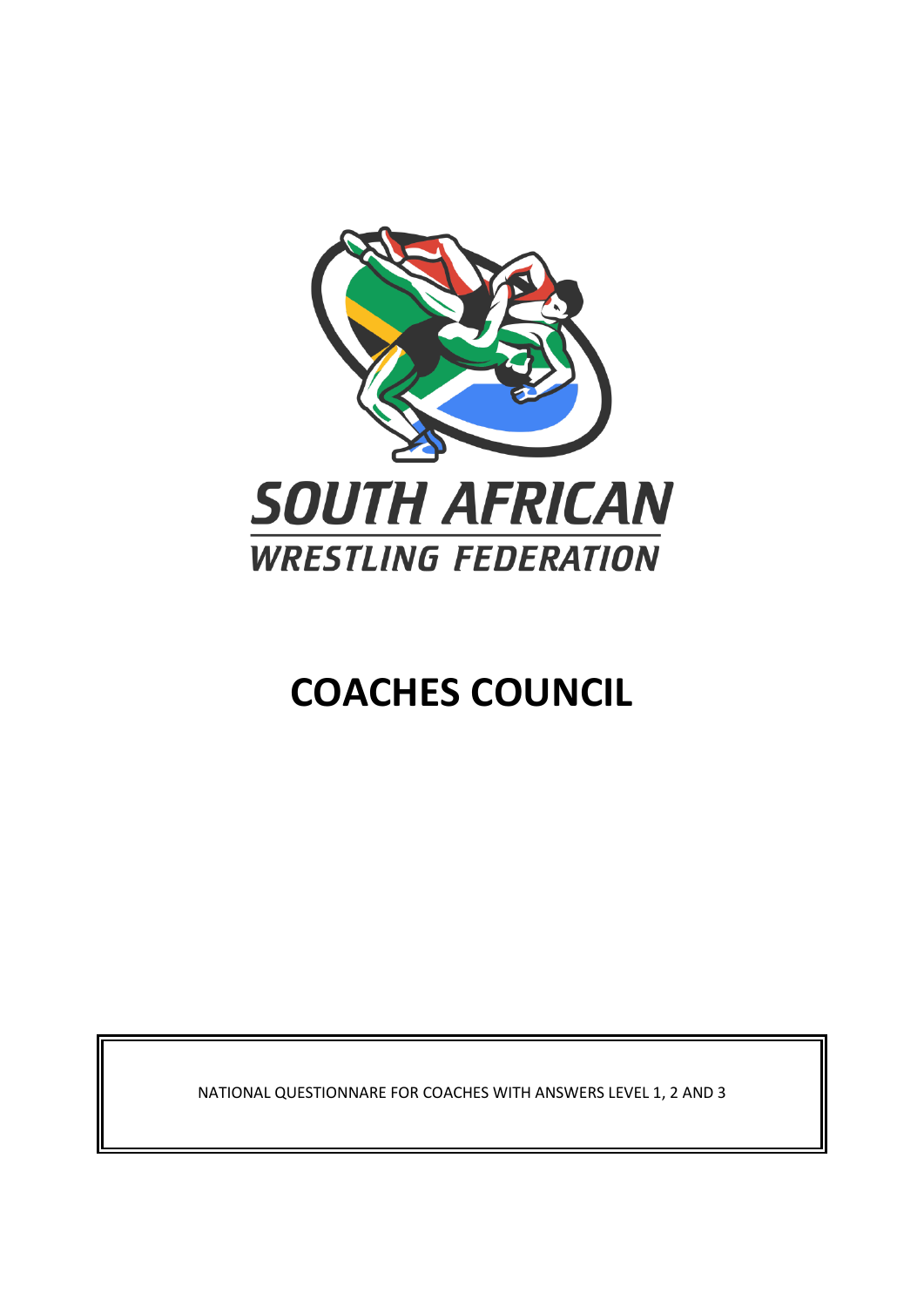# NAME THE 2 GROUP WRESTLING METHODS THAT CAN BE USED DURING A PRACTICE EVENING **SOURCE: DICK & ARRIE ANSWER:** Eight man group wrestling Chain wrestling

| NAME THE 10 CHARACTER TRAITS OR QUALITIES OF A WRESTLING COACH THAT MAKES HIM A            |
|--------------------------------------------------------------------------------------------|
| SUCCESSFUL COACH                                                                           |
| <b>SOURCE: DICK &amp; ARRIE</b>                                                            |
| <b>ANSWER:</b>                                                                             |
| Strong personality                                                                         |
| Ability to give orders, make rules and see that they are carried out                       |
| Perseverance in his tasks and business of the wrestlers and the club                       |
| <b>Emotionally stable</b>                                                                  |
| Loyalty and a personal interest in each member of his club                                 |
| Clearly motivated results and rules of his team and club                                   |
| Self confidence                                                                            |
| Neutral toward the whole team or club                                                      |
| To work up enthusiasm in each team member and club                                         |
| To encourage teamwork between the wrestlers and within the club                            |
| Be a people's person                                                                       |
| To be able to listen to new ideas, and be willing to try favourable ideas                  |
| To give and get new ideas                                                                  |
| Must never be undecided. Must be able to influence others and change others point of view  |
| Must be able to form a feeling of unity between club members                               |
| Must be able to solve problems in a diplomatic way                                         |
| Must have a good knowledge of wrestling, rules and administration and must always be up to |
| date with the latest developments                                                          |
| Must be able to handle situations on a higher level                                        |
| Must be intelligent                                                                        |
| Must be well spoken and be able to carry over his knowledge in an interesting way          |
| Must be able to delegate                                                                   |
| Must be fit and healthy to be able to demonstrate different grips                          |
|                                                                                            |
|                                                                                            |

DISCUSS THE DUTIES OF THE COACH UNDER THE FOLLOWING HEADINGS: DUTIES BEFORE THE START OF THE MATCH DUTIES DURING THE MATCH DUTIES AFTER THE MATCH **SOURCE: DICK & ARRIE ANSWER:**

Before the start of the match: Ensure the wrestler is at the mat on time Must ensure the wrestler gets enough rest Must check that the wrestler does not eat too much before the match Must check that the wrestler has the complete wrestling attire Must ensure the wrestler is dressed in the correct colour according to the programme Must ensure the wrestler has warmed up properly Accompany the wrestler to the corner of the mat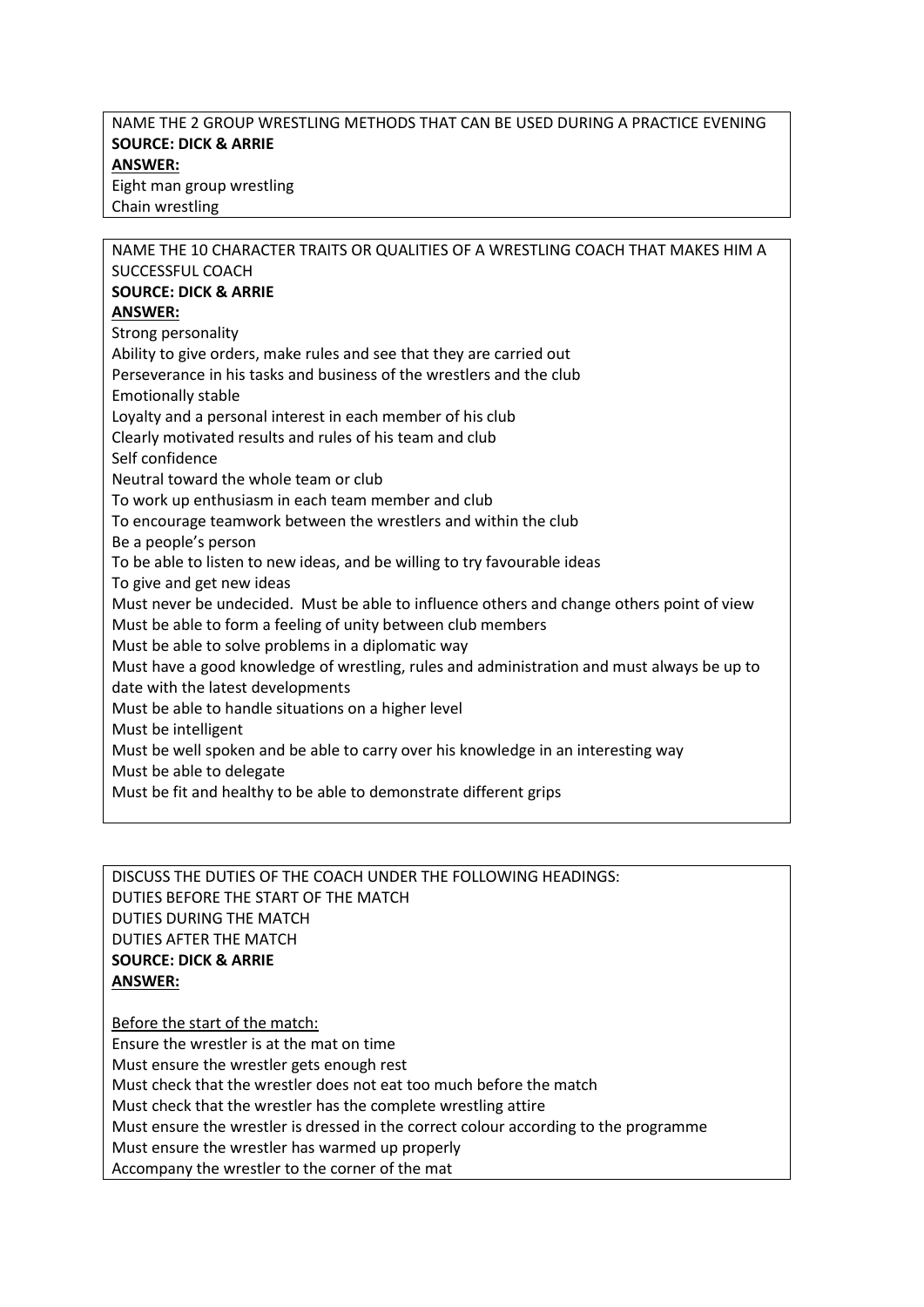During the match:

Must watch the match carefully Must show the wrestler the position of the points and time etc Must support the wrestler during an injury Must point out the faults Must, in a decent manner, ask the officials for explanations should decisions be made that are unclear Never give advice during a match, this should be done at the club A coach should never discuss problems on the mat, unless specified in the officials rules of the SASF After the match: After the match the coach should congratulate his wrestler and give constructive criticism

whether he has won or lost

The wrestler must be told when his next is to be

Must tell the wrestler what he may and may not eat before the next match

Must ensure the wrestler gets enough rest before the next match

NAME THE SEVEN BASIC SKILLS IN WRESTLING **SOURCE: DICK & ARRIE ANSWER:** Stance Motion Level Change Penetration Lifting Back Step Back Arch

Wrist, hand & fingers Ankle injury

| NAME 10 KINDS OF INJURIES ASSOCIATED WITH WRESTLING |                |                 |  |
|-----------------------------------------------------|----------------|-----------------|--|
| <b>SOURCE: DICK &amp; ARRIE</b>                     |                |                 |  |
| <b>ANSWER:</b>                                      |                |                 |  |
|                                                     |                |                 |  |
| Head and face                                       | Chest injury   | Skin infections |  |
| <b>Neck</b>                                         | Back injury    |                 |  |
| <b>Shoulders</b>                                    | Knee injury    |                 |  |
| Elbow                                               | <b>Muscles</b> |                 |  |

NAME THE DIFFERENT AGE GROUPS IN ALL CATEGORIES AS WRESTLED IN SOUTH AFRICA **SOURCE: SAWF CALENDER ANSWER:** LTPD: 6,7 and 8 Year olds. YOUTH: 9, 10, 11 Years, U/13 and U/15. **CADETS** JUNIORS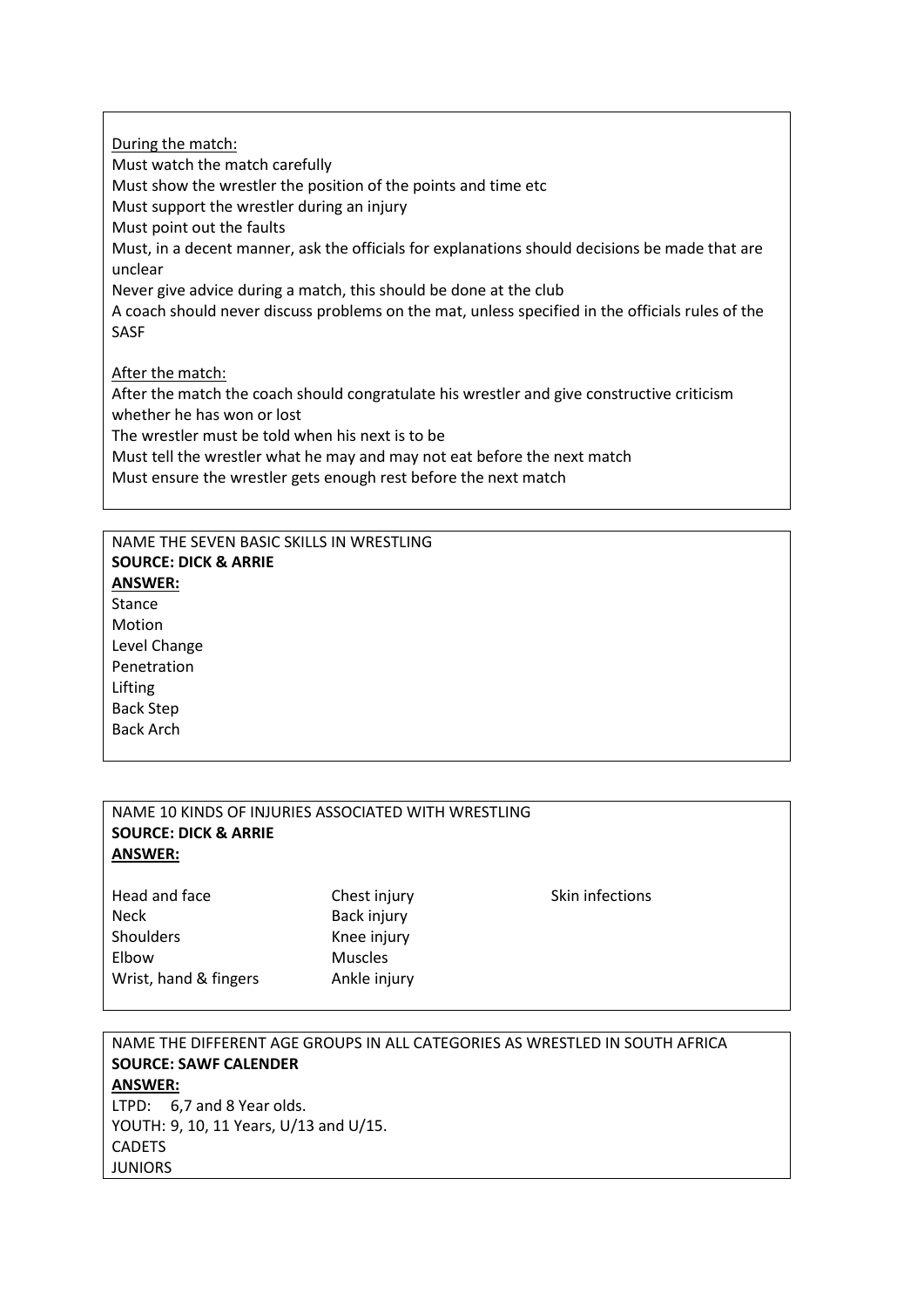# NAME THE DIFFERENT AGE CATEGORIES AND WRESTLING TIMES FOR EACH CATEGORY APPLICABLE IN SOUTH AFRICA **SOURCE: SAWF WRESTLING RULES/ UNITED WORLD WRESTLING RULES ANSWER:**

|           | • LTPD 6, 7 and 8 Years old                                                  | $\sim 100$ | 2 x 1 min. 30 sec. periods |
|-----------|------------------------------------------------------------------------------|------------|----------------------------|
|           | • Youth $(9, 10 \text{ en } 11 \text{ Years old}, U/13 \text{ and } U/15)$ - |            | 2 X 2 min. periods         |
| $\bullet$ | Cadets                                                                       | $\sim 100$ | 2 x 2 min. periods         |
|           | • Presidents, juniors and seniors                                            | $\sim 100$ | 2 x 3 min. periods         |
|           | • Rest period for all categories                                             | $\sim 100$ | 30 second period           |

## WHAT CAN A COACH DO TO KEEP INJURIES TO THE WRESTLERS TO A MINIMUM? **SOURCE: "LEERPLAN EN HANDLEIDING VIR DIE VERTIKALE OPLEIDING VAN AFRIGTERS EN INSTRUKTEURS OP PROVINSIALE EN NASIONALE VLAK" ANSWER:**

Ensure that the wrestlers are extremely fit Ensure that the wrestler warm up before matches Give enough attention to stretching and suppleness exercises thus keeping muscle and joint injuries to a minimum Ensure that wrestlers don't use dangerous techniques during practices Teach true sportsmanship and thus not to display a "make or break" attitude which could be dangerous for opponents Ensure that wrestlers don't participate in matches when injured

# DESCRIBE THE TERM SUPPLENESS **SOURCE: "LEERPLAN EN HANDLEIDING VIR DIE VERTIKALE OPLEIDING VAN AFRIGTERS EN INSTRUKTEURS OP PROVINSIALE EN NASIONALE VLAK" ANSWER:**

Suppleness means the movement of a limb through the full range of movement allowed by the joint. The measure by which a joint is able to, for example, stretch forward and backward can be described as the suppleness of that specific joint. Suppleness exercises can be done as part of the warm up exercises. Suppleness is improve and achieved by performing enough stretching exercises. The importance of suppleness can be seen in the following points:

Suppleness allows a greater range of movement Suppleness helps prevent muscle injuries Suppleness in the hamstring muscles can help prevent lower back pain More movement in the joints can improve the wrestler's ability to train and makes his movements more active. Suppleness in each joint is unique WHAT DOES THE TERM COACH IMPLY?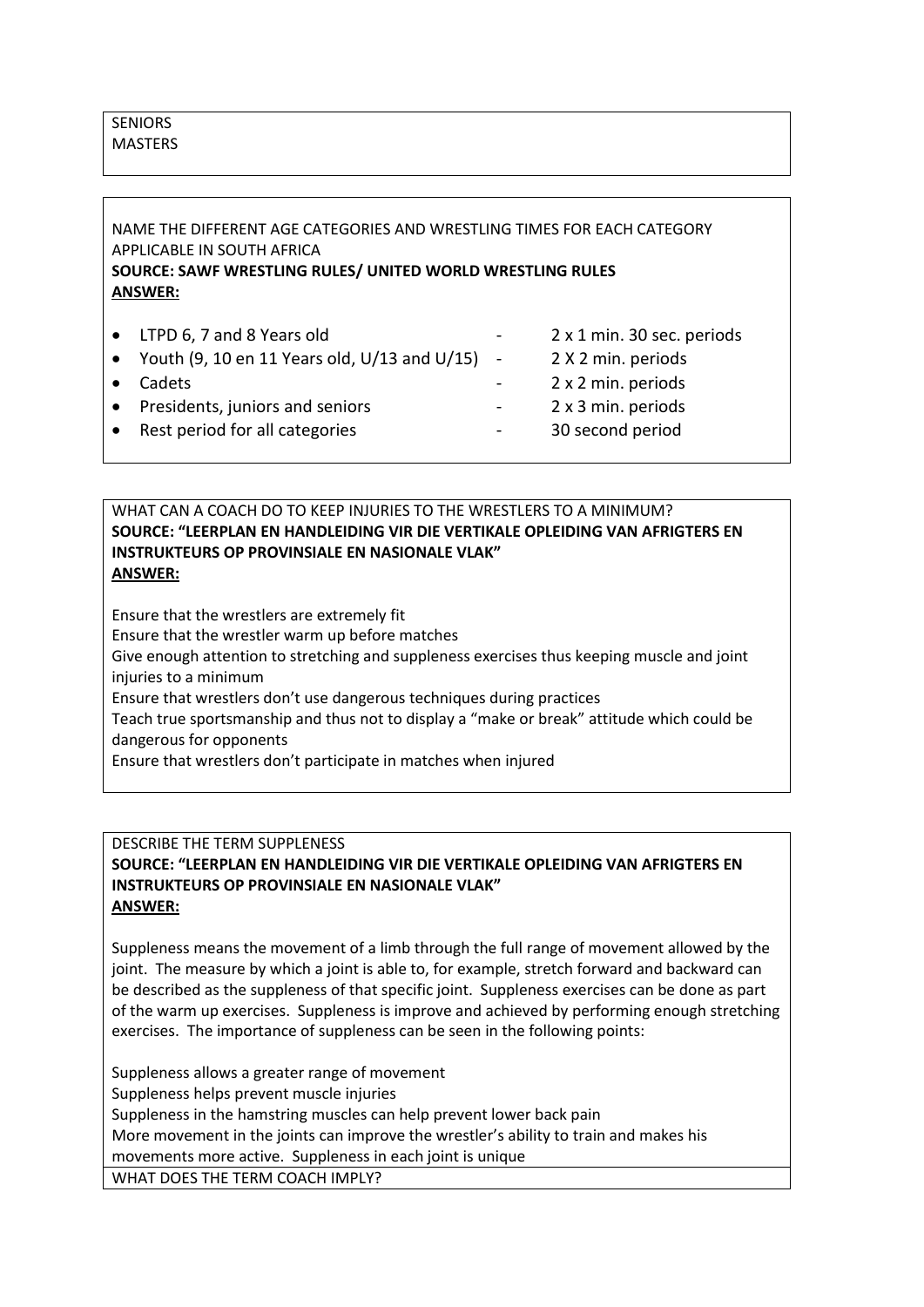## **SOURCE: "LEERPLAN EN HANDLEIDING VIR DIE VERTIKALE OPLEIDING VAN AFRIGTERS EN INSTRUKTEURS OP PROVINSIALE EN NASIONALE VLAK" ANSWER:**

The coach is just not a coach in the normal sense of the word, but his influence on people goes deeper than just the teaching of techniques, skill, fitness and strengthening certain muscle groups. The question may be asked who and what is the coach. The question can be answered by pointing out four roles and functions of the coach, namely:

- The coach must firstly be an educator
- He must be a master of technical skills which are scientifically based and proven
- The coach's success and application of knowledge depends mainly of his organizational and management skills
- That the primary task of the coach is lies in his authoritative position as educator, i.e. to reach a wrestler on an intelligent and delicate level

To be a good coach, entails more than just having good knowledge of techniques and training methods. It requires good theoretical knowledge about the human body, its functions and abilities. No two bodies are the same. Exercise must then be varied according to each person's physical abilities and requirements. Where a certain exercise may create suppleness in one person, it might cause muscle pain in another. It is important that a coach has some or other form of physiological background.

If a coach has a good knowledge of skills, techniques and exercise, it doesn't mean that he has enough knowledge to work with unfit or injured wrestlers. A coach must be able to choose the correct exercise for each individual. Aspects such as medical background, anatomical and physiological considerations, fitness and ethical problems must all be considered in the choice of any wrestling exercise.

A coach must decide what his goal is, what he wants to achieve or he must view himself as inadequate and not use his status.

# **QUALITIES OF A GOOD (EMOTIONAL INTELLIGENT) COACH**

SOURCE: "Verbeter jou sportprestasie deur emosionele intelligensie ISBN 0-624-04395-9"

# **ANSWER:**

- Control your own feelings and respect the emotion of others
- Wants the best for everyone
- Know the team members and care about them
- Pay equal attention to everybody
- Give positive feedback and encourage them
- Believe that the process is more important than the outcome
- Be considerate and kind to people
- Be a good roll model

DISCUSS THE TARGET AREAS OF ATTACK OF THE HUMAN BODY UNDER THE FOLLOWING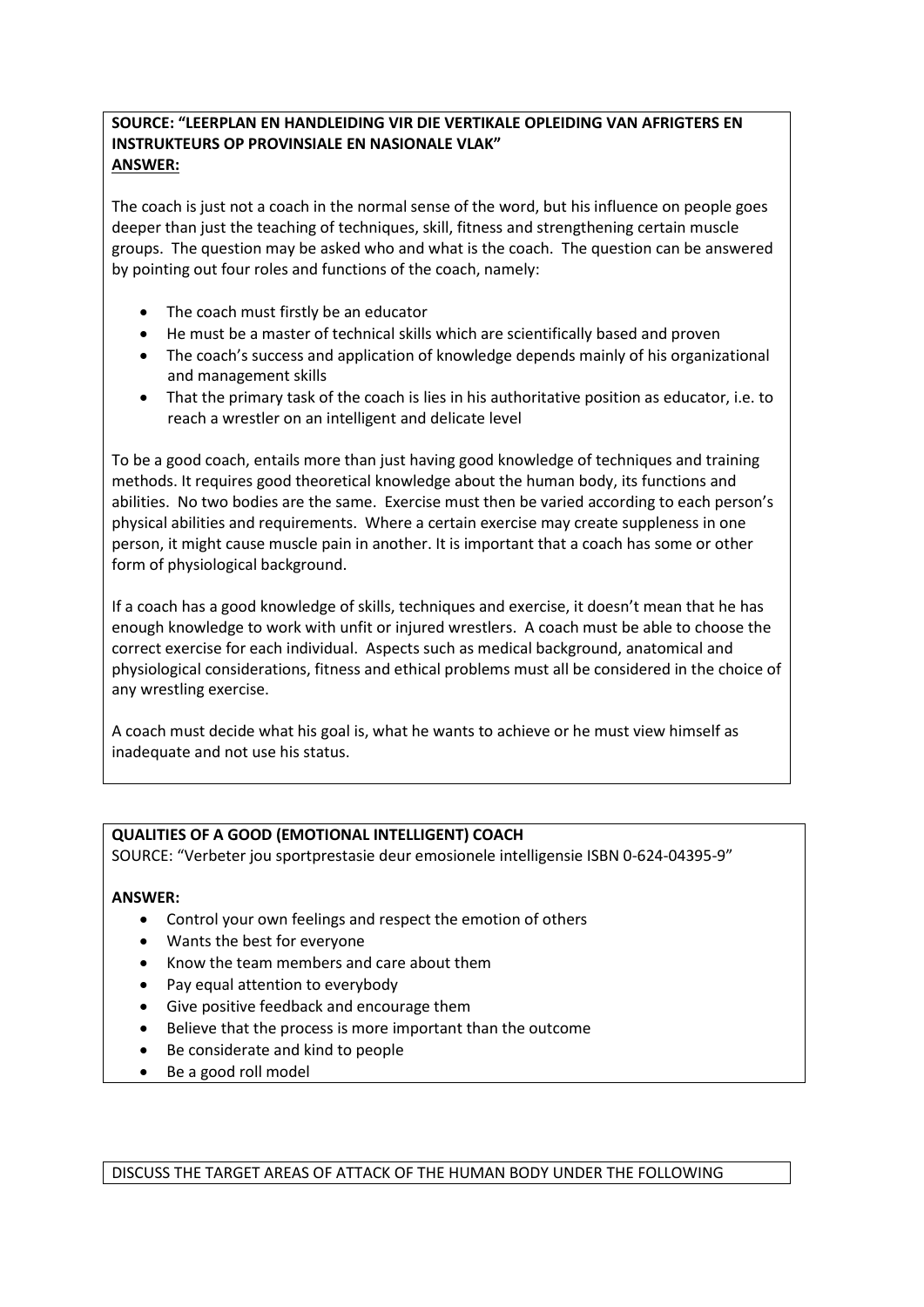# HEADINGS AND GIVE AN EXAMPLE OF A TECHNIQUE THAT IS APPLICABLE ON EACH TARGET **STANDING WRESTLING MAT WRESTLING SOURCE: DICK AND ARRIE ANSWER:**

Standing wrestling – In standing wrestling your opponent's body can be divided into three parts. Attacks to the upper body such as head lock, flying mare etc Attacks to the lower body such as single leg attack, double leg attack etc Attacks to upper and lower body such as an "ambulance"

Mat wrestling – If your opponent is in a "par terre" position in front of you, his body can be divided into three parts

Attacks to the upper body only such as butterfly Attacks to the lower body only such as leg-laces, crotch etc Attacks to the upper and lower body such as cradle etc.

DESCRIBE THE RESULT OF WRESTLING UNDER THE FOLLOWING HEADINGS STARTING RESULT END RESULT **SOURCE: DICK AND ARRIE ANSWER:**

Starting result – Where two wrestlers attack each other in standing or mat wrestling with the intent to reach end results

End result – Where one of the wrestlers with the application of a technique dominates his opponent and thus place him in a position to gain control or points or forces his shoulders over the 90degree position and the target area which includes both shoulders touching the mat to obtain the fall and at the same preventing the same from happening to him.

#### NAME 6 PHYSICAL QUALITIES THAT A WRESTLER HAS TO HAVE **SOURCE: DICK AND ARRIE ANSWER:**

Balance Fitness Ability to move Knowledge Strength Correct breathing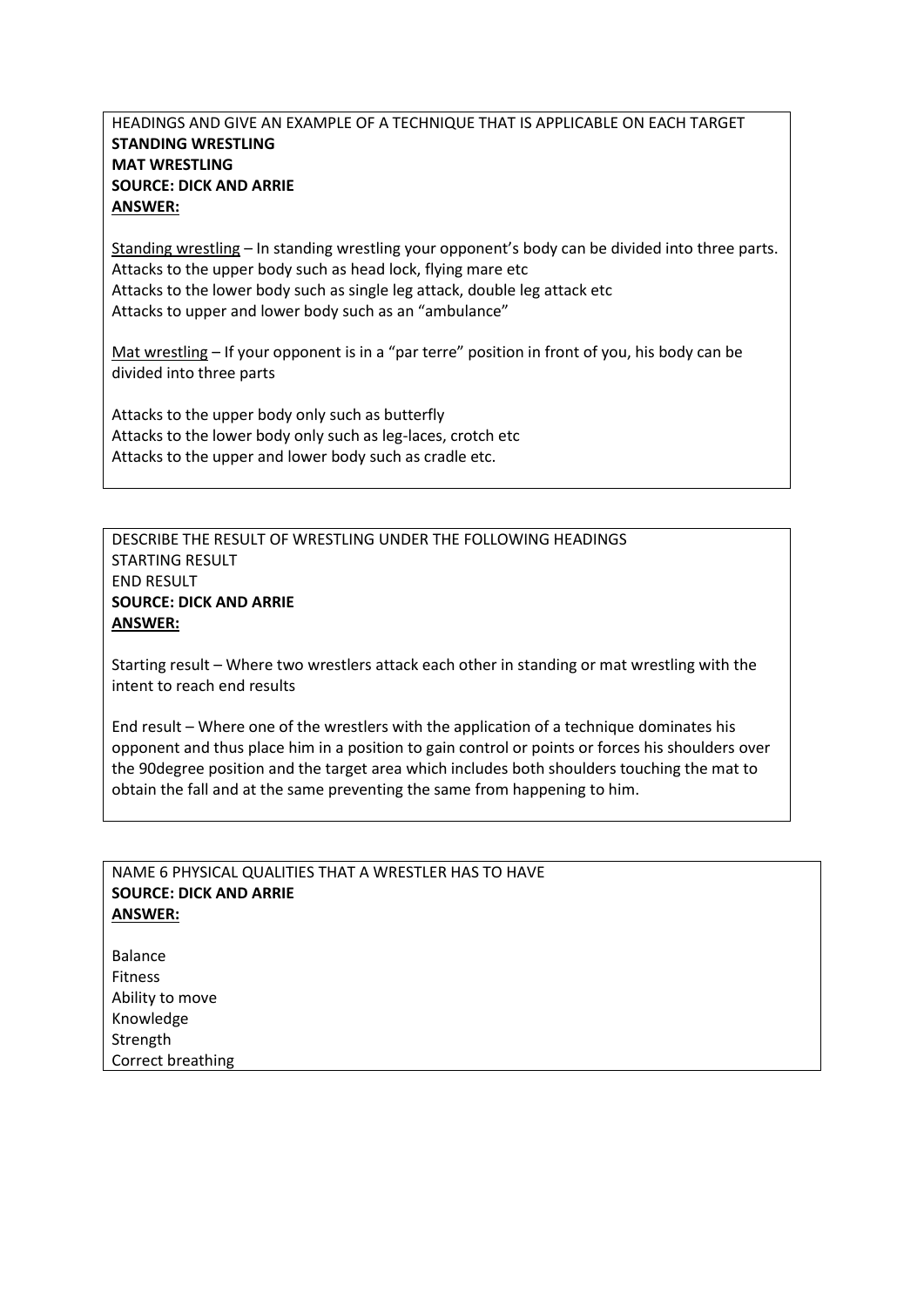## DISCUSS STRETCH AND SUPPLENESS EXERCISE UNDER THE FOLLOWING HEADINGS:

- **IMPORTANCE**
- **MANNER OF PERFORMANCE**

## **SOURCE: PHYSICAL FITNESS (DR. T. NOAKES) PAGE 162**

# **ANSWER:**

Importance- To achieve maximum movement in each joint in the human body where two or more bones meet.

Prevent injuries as more movement is present when the correct stretching exercises are done often. Stretching exercises helps reduce lactic acid which built up in the muscles after strenuous exercise and also prevents stiffness. Stretching exercises must be done during each exercise session after warm up and at the end of the exercise program.

Manner of performance- Static- To do light, slow exercise on a certain muscle group for at least 60 seconds. A Minimum of 5 repetitions must be done on each muscle group. Static stretching is recommended for wrestlers. Ballistic stretching exercises are fast and jerky movements and are not recommended, as research shows that muscle injuries are sustained easier.

## NAME 10 PERSONALITY TRAITS THAT SHOULD BE PRESENT IN A WRESTLER **SOURCE: DICK AND ARRIE**

## **ANSWER:**

| Strong character      |
|-----------------------|
| Self discipline       |
| Loyalty               |
| Punctual              |
| Temperament           |
| Good and Bad thoughts |

**Dedication** Perseverance Trustworthiness **Good Observation ability** Self belief

DESCRIBE THE FOLLOWING GENERAL TERMS IN WRESTLING SOURCE: DICK AND ARRIE

"PARRE TERRE" BEHIND A WRESTLER TAKE DOWN BREAK DOWN BRIDGE DANGER POSITION CROSS FACE DECISION FALL DISQUALIFICATION DECLARED AS LOSER WITHDRAW HOLD **ILLEGAL HOLD** NEUTRAL POSITION PASSIVE CONTACT, ACTION OPPONENT DRAW MASS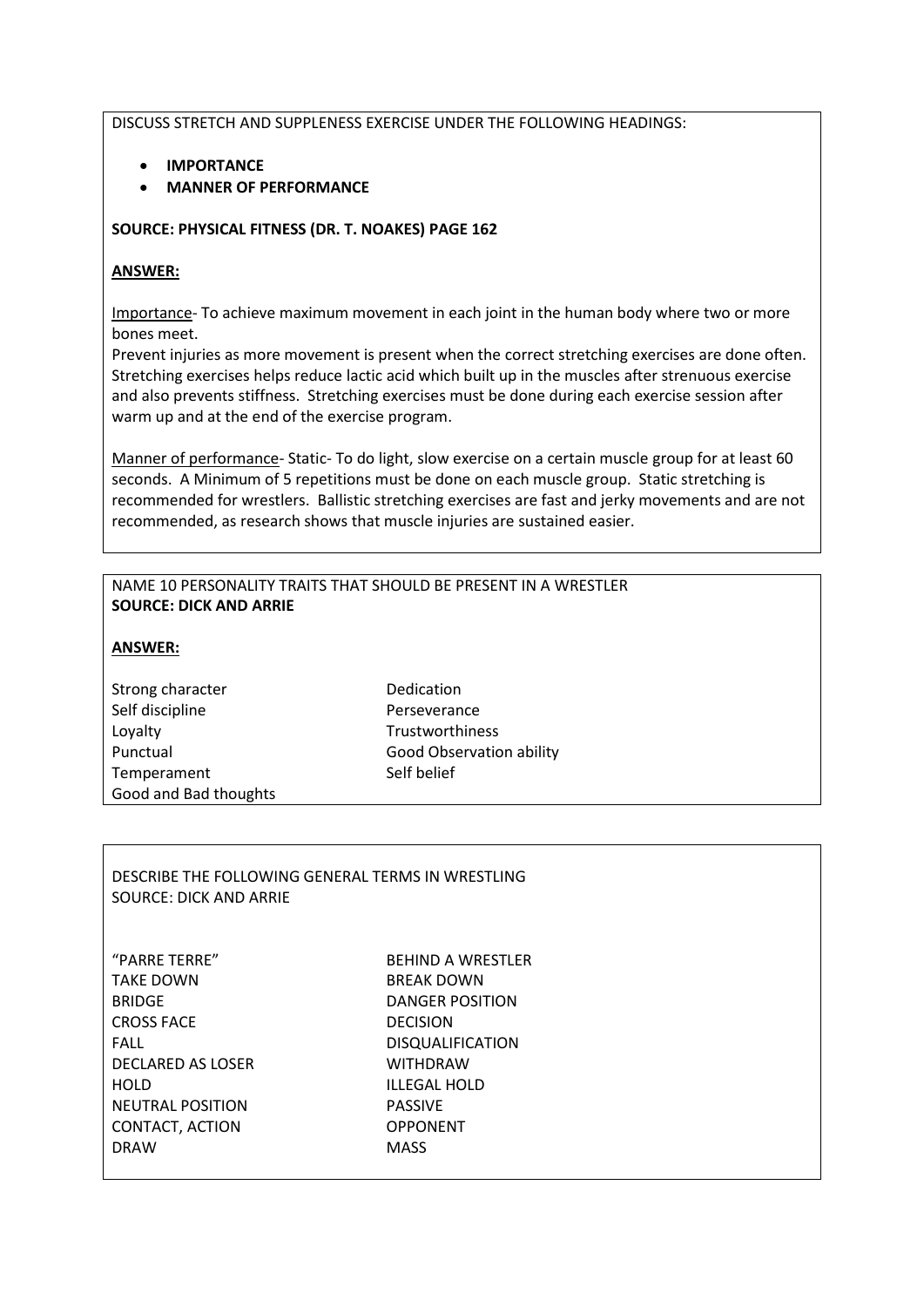## ANSWER:

"Parre Terre"- A wrestler stands on hands and knees Behind a wrestler- In a attacking position behind the wrestler in bank position Take down- To force a wrestler from a standing position to a bank position Break down- to force a wrestler in a bank position flat down on his stomach Bridge- a wrestler standing on his legs and head with his shoulders to the mat Danger position- to force the opponents shoulders over the 90 degree vertical line Cross face- the attacking wrestler places his forearm over the side of the opponent's face Decision- result of the match Fall- both shoulders of the wrestler held on the mat for one count Disqualification- when a wrestler is prohibited to continue a match as a result of an illegal hold or passivity Declared as loser- when a wrestler is prohibited to continue the match as a result of passivity or a certain action Withdraw- when a wrestler may not continue to wrestle as a result of injury Hold- a hold on another opponent Illegal hold- any hold on an opponent, which is against the rules Neutral position- when none of the wrestlers exercise control Passivity- when a wrestler neglects to react to an attacking action Contact, Action- a wrestler is commanded to attack or use a positive technique Opponent- the opposition of a wrestler Draw- the manner in which the wrestlers are paired for the tournament Mass- the weight of the wrestler

#### DISCUSS THE 8 MAN GROUP WRESTLING METHOD **SOURCE: DICK AND ARRIE ANSWER:**

The wrestling mat is divided into four. After the wrestlers have completed their warm up and stretch exercises, they will be grouped as follows: Wrestlers in approximately the same weight group are numbered from 1 to 8. Wrestlers from number 1-4 then each get placed on one section of the mat. Wrestlers numbering 5-8 then get placed against wrestlers 1-4.

Wrestling then starts with rounds of 1, 2 or 3 minutes depending on the fitness and qualification of the wrestlers. For the first four rounds, wrestlers numbered 1-4 stay were they are, while wrestlers 5-8 rotate anti clockwise from opponent to opponent. The minute resting period between rounds must be used for regrouping with the next opponent until the end of the four rounds, where after wrestlers 1-4 will begin to rotate.

| This can be advised as follows:     |                       |           |           |  |
|-------------------------------------|-----------------------|-----------|-----------|--|
| $1ST$ ROUND                         | 2 <sup>ND</sup> ROUND | 3RD ROUND | 4TH ROUND |  |
| $1 - 5$                             | $1 - 8$               | $1 - 7$   | $1 - 6$   |  |
| $2 - 6$                             | $2 - 5$               | $2 - 8$   | $2 - 7$   |  |
| $3 - 7$                             | $3 - 6$               | $3 - 5$   | $3 - 8$   |  |
| $\begin{bmatrix} 4-8 \end{bmatrix}$ | $4 - 7$               | $4 - 6$   | $4 - 5$   |  |
|                                     |                       |           |           |  |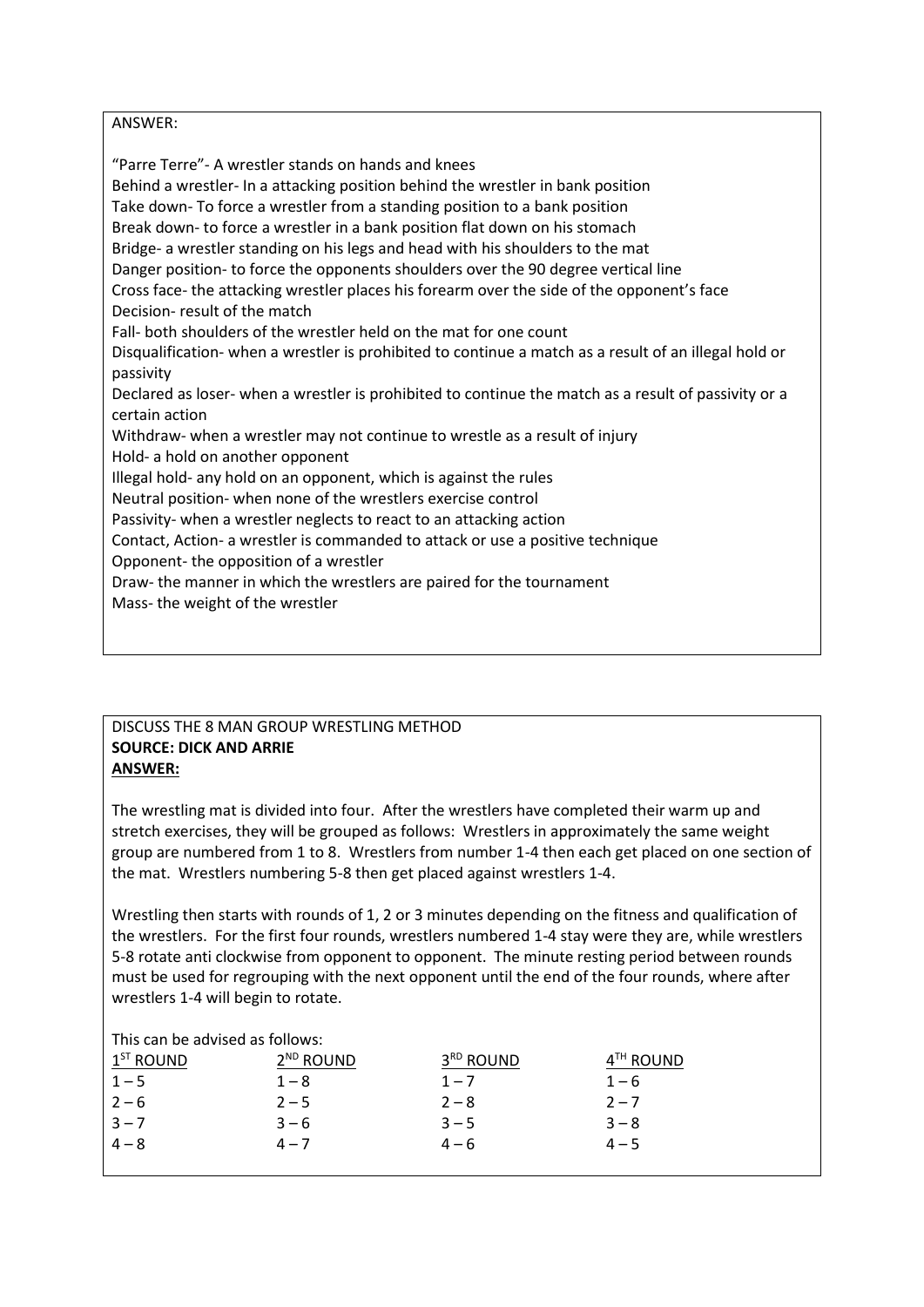| LAST THRFF ROUNDS     |                       |                      |
|-----------------------|-----------------------|----------------------|
| 5 <sup>TH</sup> ROUND | 6 <sup>TH</sup> ROUND | 7 <sup>™</sup> ROUND |
| $1 - 2$               | $1 - 3$               | $1 - 4$              |
| $3 - 4$               | $2 - 4$               | $2 - 3$              |
| $5 - 6$               | $5 - 7$               | $6 - 7$              |
| $7 - 8$               | $6 - 8$               | $5 - 8$              |

During this group wrestling the coach stands in the middle of the mat so that he can see and control all the groups.

Faults, which may occur in one group, can be rectified by the coach without disrupting the other groups.

The coach should take special note that the wrestlers keep to the same pace throughout the whole round.

With group wrestling, the wrestler get the chance to wrestle against seven opponents, each with a different style, which give him the chance to enhance his fitness, speed, endurance, strength, experience and technique. This method also enables a wrestler to wrestle actively for seven, fourteen or twenty one minutes, instead of pushing each other around the mat in a half hearted manner.

## DISCUSS THE METHOD OF CHAIN WRESTLING DURING TRAINING SESSIONS **SOURCE: DICK AND ARRIE ANSWER:**

Any amount of wrestlers (between 4 and 10); can practice according to this method. Each wrestler will get the chance to stand against the other wrestlers for a time span of one to two minutes.

This method is especially effective as the wrestler get to wrestle against a rested opponent and thus having to give his full throughout.

Wrestlers of different weight category may get the chance to wrestle each other under supervision of the coach.

Usually the heaviest or best wrestler get to stand in the middle first and then from the next heaviest until the lightest, until all the wrestlers have had a chance against the first wrestler.

Number one will be the wrestler that wrestled against his opponents first while the last link in the chain, wrestles the person in front of him, in the final round.

This method is called chain wrestling as the wrestlers wrestle in succession until everyone has had the chance to wrestle.

The links are formed as shown in the tables below where 6 wrestlers are used, with each wrestler having 5 rounds. In round number 5 the chain is completed and there after the wrestlers will be eliminated in this order until there are only two left.

| $1ST$ ROUND           | 2 <sup>ND</sup> ROUND | 3RD ROUND             | 4TH ROUND             |
|-----------------------|-----------------------|-----------------------|-----------------------|
| $1 - 2$               | $1 - 3$               | $1 - 4$               | $1 - 5$               |
|                       | 2 stands out          | $2 - 3$               | $2 - 4$               |
|                       |                       |                       | 3 stands out          |
| 5 <sup>TH</sup> ROUND | 6 <sup>TH</sup> ROUND | 7 <sup>TH</sup> ROUND | 8 <sup>TH</sup> ROUND |
| $1 - 6$               | $2 - 6$               | $3-6$                 | $4-6$                 |
| $2 - 5$               | $3 - 5$               | $4 - 5$               | 5 stands out          |
| $3 - 4$               | 4 stands out          |                       |                       |
|                       |                       |                       |                       |
| 9 <sup>th</sup> ROUND |                       |                       |                       |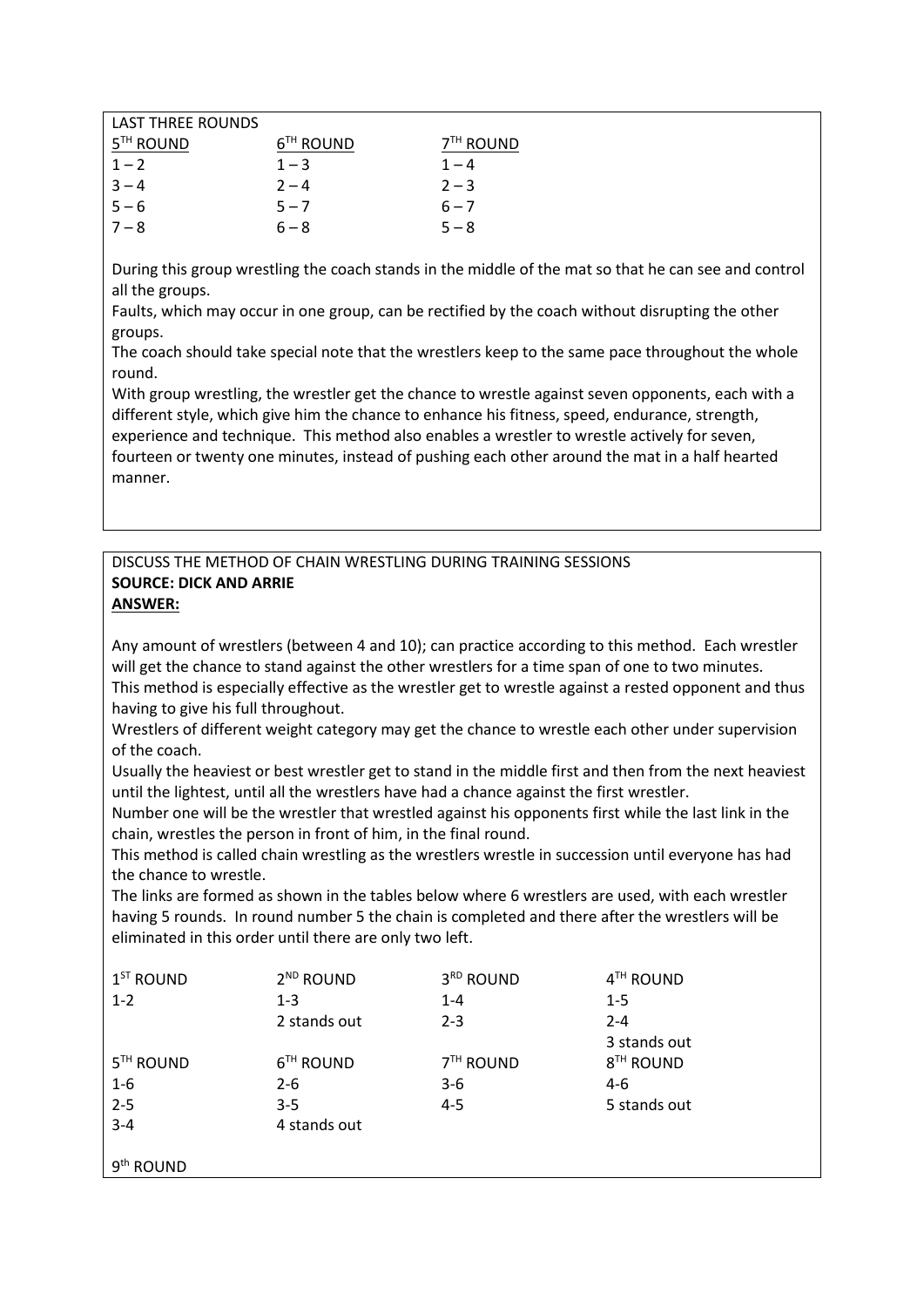#### 5-6

Wrestlers don't wrestle for longer than 2 minutes each round in chain wrestling as the aim of this method is speed and endurance. This method is used especially in wrestlers preparing for a championship.

DESCRIBE THE SKILL – STANCE IN A STANDING POSITION DURING WRESTLING UNDER THE FOLLOWING HEADINGS:

- **FEET**
- **POINT OF BALANCE**
- **LEGS**
- **HIPS**
- **BACK**
- **ARMS**
- **NECK AND HEAD**

**SOURCE: DICK AND ARRIE**

## **ANSWER:**

Feet- always shoulder width apart, toes turned slightly inwards

Point of balance- a person's point of balance is considered to be his navel. To maintain a good balance, a wrestler must keep his navel within an imaginary circle around his feet. Should his navel fall outside of that imaginary circle, he is off balance.

Legs- wrestler's legs must be bent; the degree of the angle of his knees must be the same as the degree of the angle of his hips. The bending of the knees makes additional movement possible. Hips- hips should always be squarely faced to the opponent. If one attaches two imaginary arrows to each hip they must always point directly towards his opponent. The arrows of the attacking wrestler must always point straight towards his opponent where as the defending wrestler's hips must point away from the opponent.

Back- the back should always be semi-vertical in relation to the mat. A back that is bent and horizontal in relation to the mat weakens the strength with which the wrestler applies his holds. Arms- the arms must always be bent at the elbows and held against the waist, with fingers bent slightly and closed, with palms facing inward. A straight arm has no strength. A wrestler should never reach for his opponent with straight arms, but should move forward with his feet. Neck and Head- the neck should be pulled in between the shoulders. The eye span on a vertical level is approximately 150-degrees, so a wrestler's field of vision must always be so that he can see his opponent completely.

DESCRIBE THE SKILL – MOVEMENT **SOURCE: DICK AND ARRIE** 

# **ANSWER:**

The most important movement direction is forward, backward, sideward and circle movements, which must be controlled by the feet. With all the movements except for the circle movement, short direct paces must be used. Long stretches in these movements do not lend strength to the body. If one foot is moved, in any which direction, the other foot should follow quickly, the space between the feet should stay the same constantly.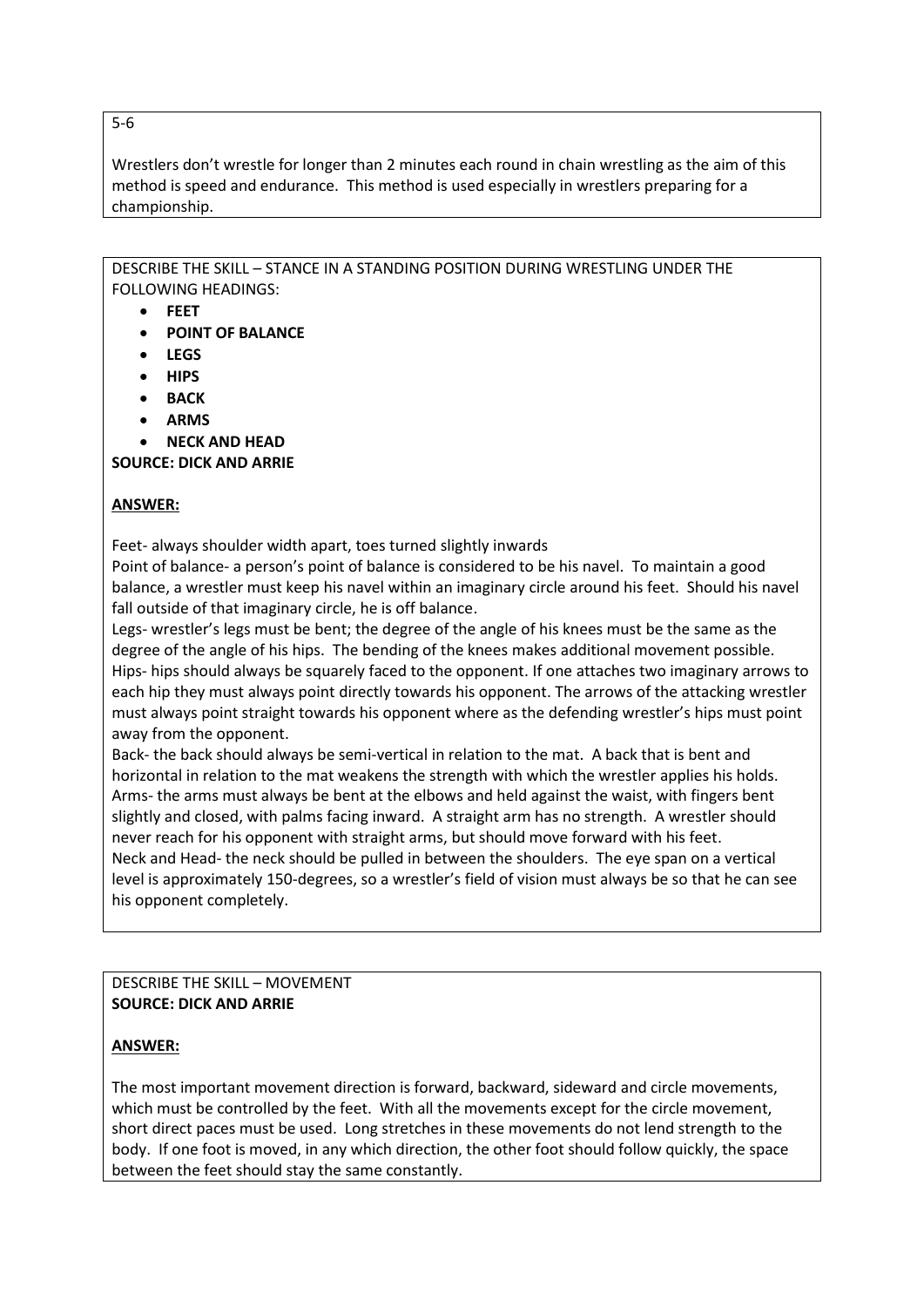Circle movements should always be followed by a 90-degree turn to the side. If you turn to the left side, use your right foot as a turning point. Move your left foot in a circle movement to the left until just behind your right foot; also move your waist to the left. Round the movement off by again taking up your starting stance. If you want to turn to the right, use the same method in the opposite direction.

#### DESCRIBE THE SKILL – LEVEL CHANGE **SOURCE: DICK AND ARRIE**

# **ANSWER:**

This skill refers to the changing of height of the hips (higher or lower). It is difficult to master this movement, as it must be adjusted regularly during a match. The middle point of your balance must always be your hips, when you want to attack your opponent. Thus you must always be prepared to meet your opponent at different levels. During these movements you must make use of your knees and not your waist. If you use your waist, your head moves closer to the mat while your hips do not change height, which places a person in a weakly balanced position. By moving your hips higher or lower, you keep your balance and enable you to start your action.

#### DESCRIBE THE SKILL- PENETRATION **SOURCE: DICK AND ARRIE**

#### **ANSWER:**

To launch an attack on your opponent it should be done effectively and with so much force and aggression that theoretically you should move through him. Because wrestling demands continuous movement, it is important that you visualize where your opponent will be the moment you attack. Your goal should be that once you attack, you should come to a stand still a meter behind him. Instead of moving past your opponent, you should move into him.

The attack should begin with a low hip level. The impact of your penetration should be so that it is mostly responsible for the success of your attack.

## DESCRIBE THE SKILL- LIFTING **SOURCE: DICK AND ARRIE**

#### **ANSWER:**

Picking up is based on the position of your body and the success of the whole movement relies mainly on the manner in which your hips are used. Most wrestlers make the mistake of trying to lift their opponent with their upper body and arms. It must be remembered that your strength lies mostly in your lower body. To make the movement effective, your arms should only be used to hold your opponent tightly against your body, lower your hips, and move them into your opponent, then pick him up by stretching your legs by the strength of your thighs.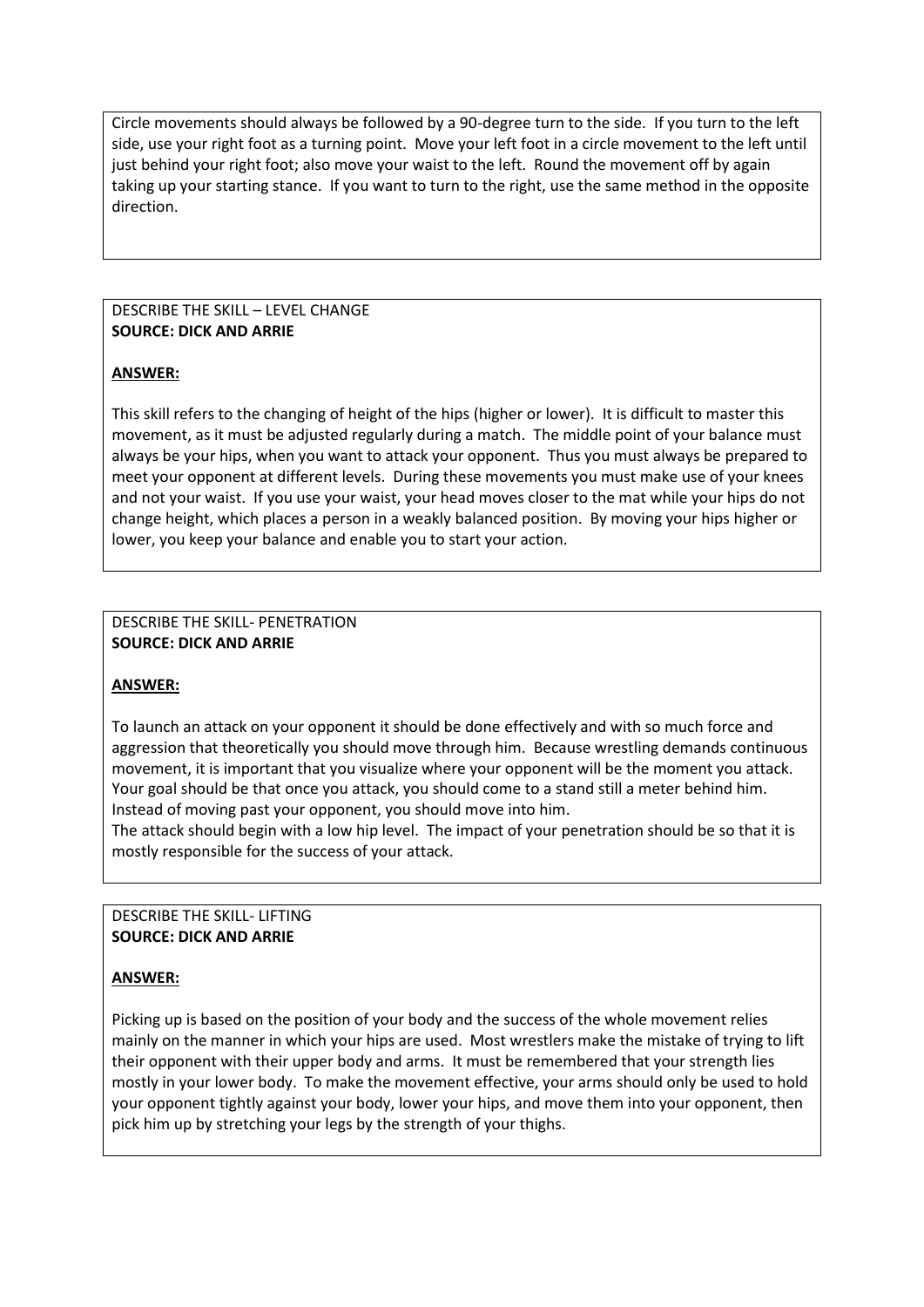## DESCRIBE THE SKILL- BACK STEP **SOURCE: DICK AND ARRIE ANSWER:**

This skill is applied holds and technique applied to the head and attacks to the upper body. During the application of a proper back step, you stand right in front of your opponent; start the move by stepping forward with one foot followed by the other and placing it directly behind the heel of the front foot. Keep your feet together to enable you to turn like a top. If you stepped with your right foot, you will be able to do a 270-degree turn to the left while throwing your opponent over your lower back with the suitable grip. It is a general mistake made by all wrestlers to keep their feet too far apart and then fail to do the turn as they are unable to turn as fast. Remember that your hip level must be lower than that of your opponent.

## DESCRIBE THE SKILL- BACK ARCH OR THROW **SOURCE: DICK AND ARRIE**

# **ANSWER:**

The back throw demands that you are able to control your body weight whilst in a standing position you bend into a high bridge position. This skill requires co-ordination and practice and the results of such a throw can be both dramatic and extravagant. The key to the success of this throw is to bend your knees, lower your hips and move them into your opponent. All your body weight must be placed on your feet, but as you bend backwards; your weight is shifted forward to compensate for your head and shoulders, which are moving backward. Although your knees are bent in this movement, you must prevent your bum from lowering.

WHEN A COACH DEMONSTRATES A TECHNIQUE, THERE ARE CERTAIN TECHNICAL POINTS REGARDING DISCIPLINE AND GENERAL COACHING ORGANISATION THAT MUST BE KEPT IN MIND, NAME THESE POINTS

**SOURCE: "LEERPLAN EN HANDLEIDING VIR DIE VERTIKALE OPLEIDING VAN AFRIGTERS EN INSTRUKTEURS OP PROVINSIALE EN NASIONALE VLAK"** 

# **ANSWER:**

- Holds, technique and movements which are being demonstrated by a coach should be broken up and shown step for step until the move as a whole can be formed. The steps follow on each other in difficulty and each step must be the incentive of the end result. Each step must always for a whole.
- All the wrestlers must be able to see the demonstration
- All the wrestlers must be able to hear the coach clearly
- Before the demonstration begins, the coach must ensure that he has everyone's attention
- Demonstrations must not take up too much practice time
- Demonstrations must not take too long
- Demonstrations must be followed by practice
- Demonstrations can be a part of coaching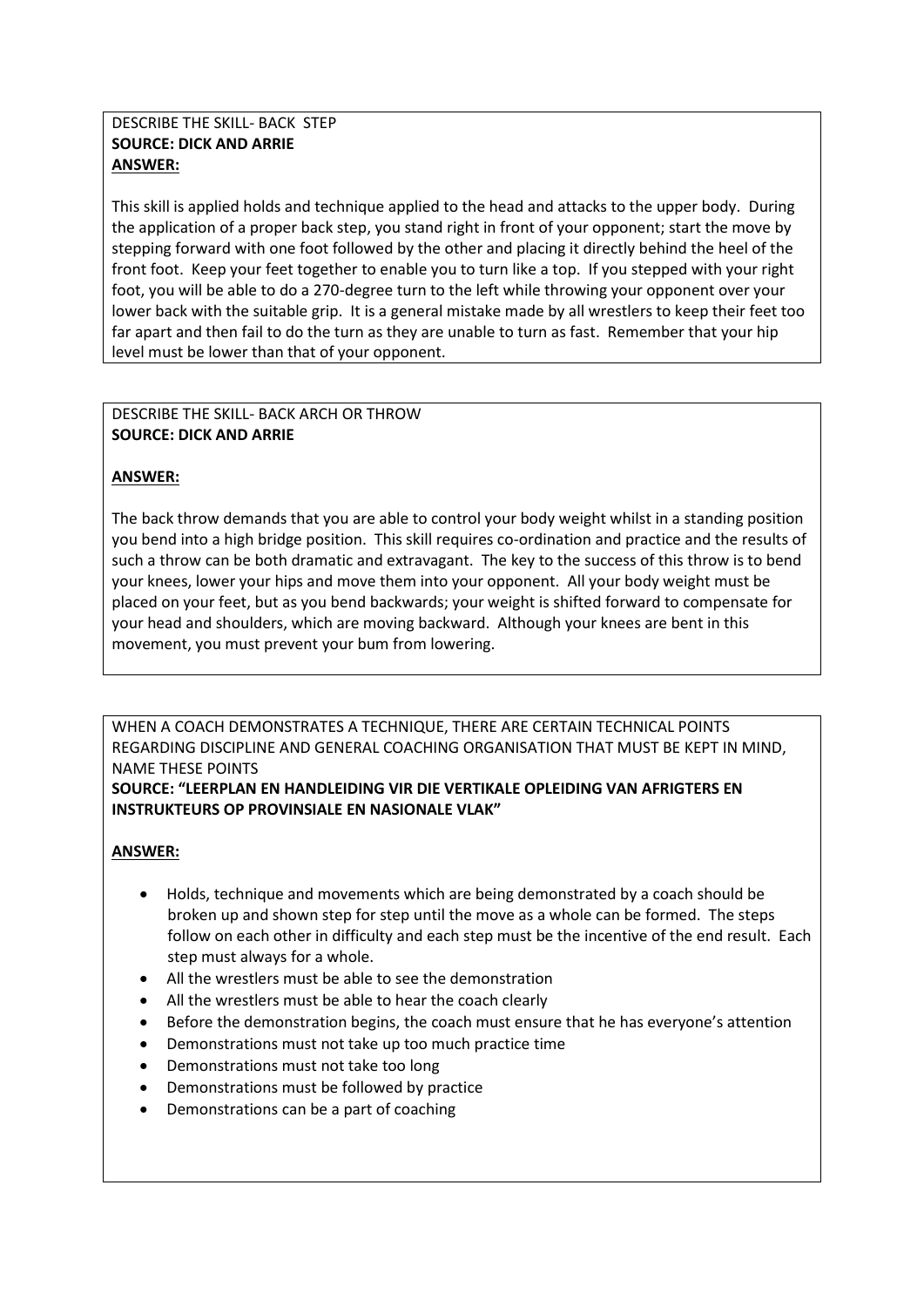## HOW WILL YOU, AS COACH, GO ABOUT DEMONSTRATING TECHNIQUES SUCCESSFULLY **SOURCE: "LEERPLAN EN HANDLEIDING VIR DIE VERTIKALE OPLEIDING VAN AFRIGTERS EN INSTRUKTEURS OP PROVINSIALE EN NASIONALE VLAK"**

# **ANSWER:**

- Explanation- Explain to the wrestlers what you want to demonstrate
- Demonstration- do it yourself or use wrestlers to help
- Copying- let the whole group copy what you are doing
- Correction- show them their faults
- Repetition- once the wrestlers know the exercise, it should be repeated until they know the grip, technique and movement very well
- Coaching- Technique- learning of techniques and perfection thereof
- Conditioning- psychologically and physically

## EXPLAIN THE DIFFERENCE BETWEEN WARMING UP AND STRETCHING EXERCISE **SOURCE: PHYSICAL FITNESS (DR. T. NOAKES) PAGE 164 ANSWER:**

Warming up exercises are movements like jogging, skipping, steps, spider walk, burby exercises etc. It must start slowly and gradually increase until the necessary heart rate is acquired (220 minus age). Warm up exercises increases the heart rate, circulation of the blood, body temperature and temperature of the muscle groups needed to follow the various exercise programs. Stretching exercise increases the level of movement in a specific joint and is not exercise that replaces warming up. Stretching has nothing to do with the circulation of blood. Stretching helps reduce lactic acid which occurs in the muscles after strenuous exercise. It is logical that only warmed up muscles can stretch to the maximum without muscle injury.

# DISCUSS THE QUALITIES THAT YOU AS COACH WANT TO SEE IN A TRUE SPORTSMAN **SOURCE: DICK AND ARRIE ANSWER:**

A participant that can take punishment without excuses and make this his general behaviour A person that wrestlers hard and loyally according to the rules right to the end, no matter what the result and that you are never ashamed of his behaviour

A person that is humble when he wins and big hearted when he loses, who accepts all decisions in good spirit

A person who is unselfish and always tries to help others do better

Someone of good character, which includes the following: honesty, integrity, trustworthiness, loyalty, humble, truthful and steadfast

A person who is physically and mentally fit. A perfect body is not always necessary – just think about the disabled sportsmen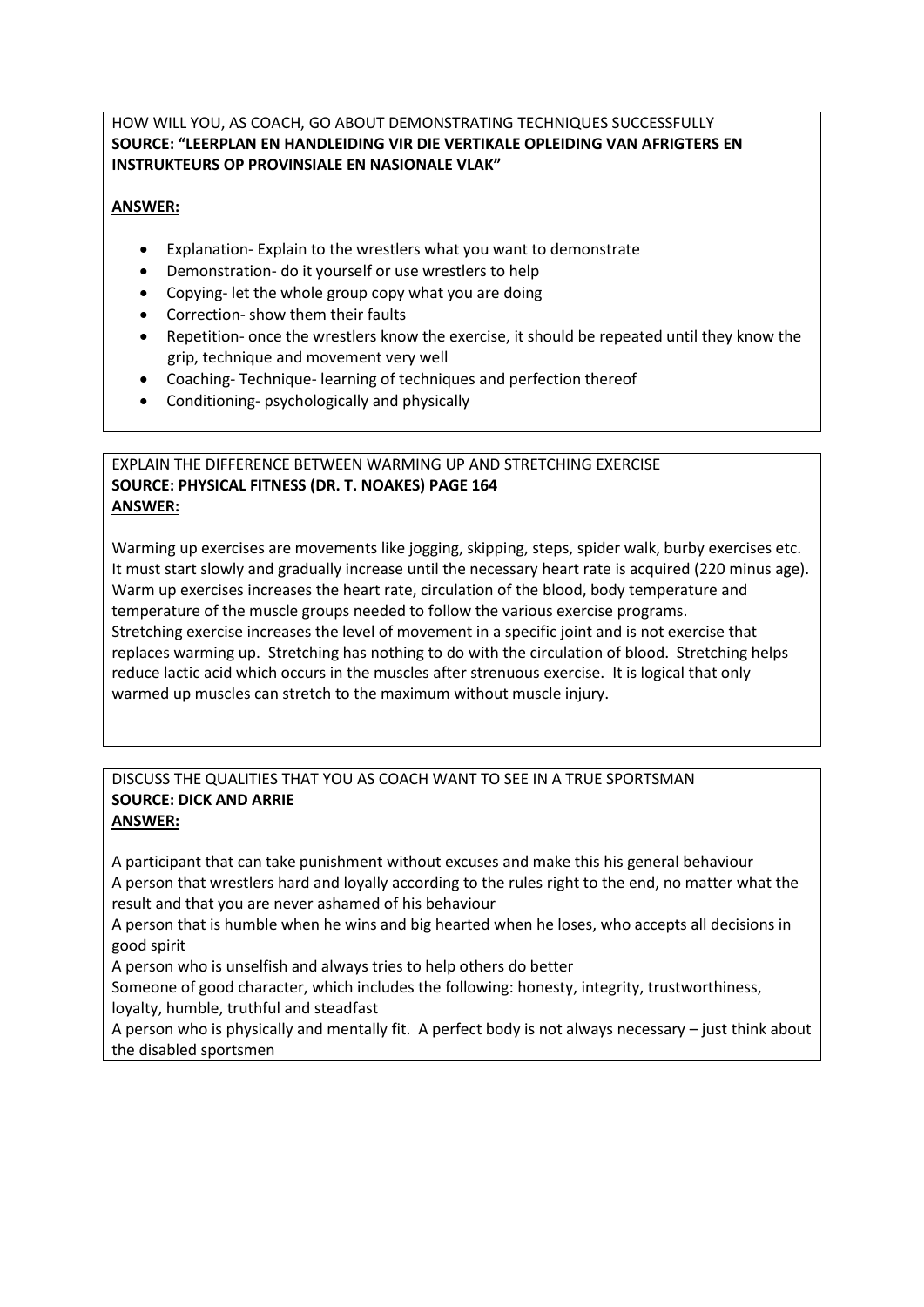# NAME AND DISCUSS THE SIGNS AND SYMPTOMS OF A BROKEN BONE **SOURCE: "LEERPLAN EN HANDLEIDING VIR DIE VERTIKALE OPLEIDING VAN AFRIGTERS EN INSTRUKTEURS OP PROVINSIALE EN NASIONALE VLAK" ANSWER:**

Pain- on the place where the bone is broken

Swelling- is normally visible around the area of the break

Limitation of normal movement- the limb or body part can not be used for its normal function Deformed- the two bone parts are not in their normal relation to one another and the limb is visually in an abnormal position

Shortening- the two bone points may be lying next to each other which makes the whole limb appear shorter

Abnormal movement- on the place where the bone is broken, abnormal movement might occur Crackling- it is the sound that might occur when two pieces of bone rub against each other Shock- a person with a broken bone, always suffers from shock, and the measure of shock depends on the severity of the break

# DESCRIBE HOW TO TREAT A BROKEN BONE **SOURCE: "LEERPLAN EN HANDLEIDING VIR DIE VERTIKALE OPLEIDING VAN AFRIGTERS EN INSTRUKTEURS OP PROVINSIALE EN NASIONALE VLAK" ANSWER:**

Treat a broken bone on the scene. The wrestler must not be transported, even if it is only a short distance, unless the limb has been made as immobile as possible through splints and bandages Treat any bleeding that may accompany the break

Treat any wounds that may be present. Do not treat the point of an emerging bone with antiseptic and don't wash the wound

Keep the injured limb as still as possible to prevent further injury

Gently place the injured person in a comfortable position without using force

Use the necessary splints, bandages, fillings and straps to keep the limp as immobile as possible Treat the injured person for shock

Immediately call for a doctor or take the injured person to hospital as soon as possible

DISCUSS THE SPRAINING OF A JOINT UNDER THE FOLLOWING HEADINGS

# • **SIGNS AND SYMPTOMS**

• **TREATMENT**

**SOURCE: "LEERPLAN EN HANDLEIDING VIR DIE VERTIKALE OPLEIDING VAN AFRIGTERS EN INSTRUKTEURS OP PROVINSIALE EN NASIONALE VLAK" ANSWER;**

SIGNS AND SYMPTOMS: Pain in the area of the injured joint Normal movement of the joint is obstructed Swelling occurs on the injured spot Coloration around the joint may occur as a result of bleeding in the ligaments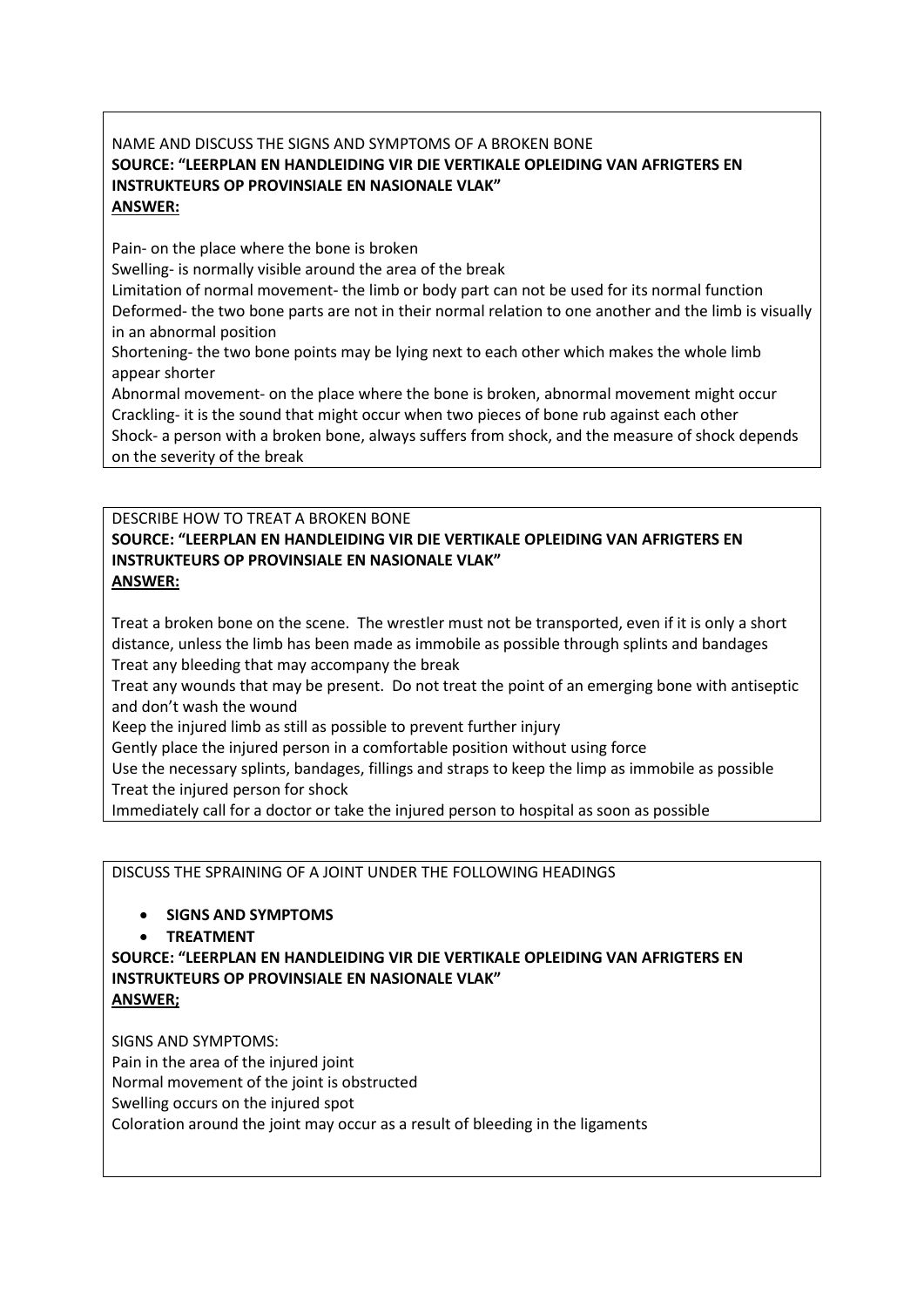TREATMENT:

Prohibit the wrestler to move or use the injured limb

Treat the wrestler for shock

Bandage the joint tightly and continuously wet with cold water. If it no longer brings relief, take the bandage off and re-strap it. If possible put ice-packs on the affected area

Gently lift the injured limb and place it in a position that brings most relief to the wrestler

A doctor should then be consulted for further treatment and advise

## DISCUSS TORN MUSCLES UNDER THE FOLLOWING HEADINGS

• SIGNS AND SYMPTOMS

• TREATMENT

#### **SOURCE: "LEERPLAN EN HANDLEIDING VIR DIE VERTIKALE OPLEIDING VAN AFRIGTERS EN INSTRUKTEURS OP PROVINSIALE EN NASIONALE VLAK"** ANSWER:

SIGNS AND SYMPTOMS:

A sudden sharp pain in the injured area Movement of the injured area, increases the pain A gap or hollow between the two torn muscle ends

TREATMENT:

Place the wrestler in a comfortable position Treat for shock Support the injured limb in a position that is most comfortable for the wrestler After the injured area has been opened, bandage it tightly and wet continuously with cold water A doctor should be consulted as quickly as possible for further treatment

# DISCUSS DISLOCATION UNDER THE FOLLOWING HEADINGS

**SIGNS AND SYMPTOMS TREATMENT SOURCE: "LEERPLAN EN HANDLEIDING VIR DIE VERTIKALE OPLEIDING VAN AFRIGTERS EN INSTRUKTEURS OP PROVINSIALE EN NASIONALE VLAK" ANSWER:**

SIGNS AND SYMPTOMS: Pain in the area of the joint The affected area feels lame and powerless Signs of shock Deforming- i.e. The bones are not in a normal position Movement at the joint is impossible or limited Swelling and coloration of the joint will occur later as well as bleeding in the ligaments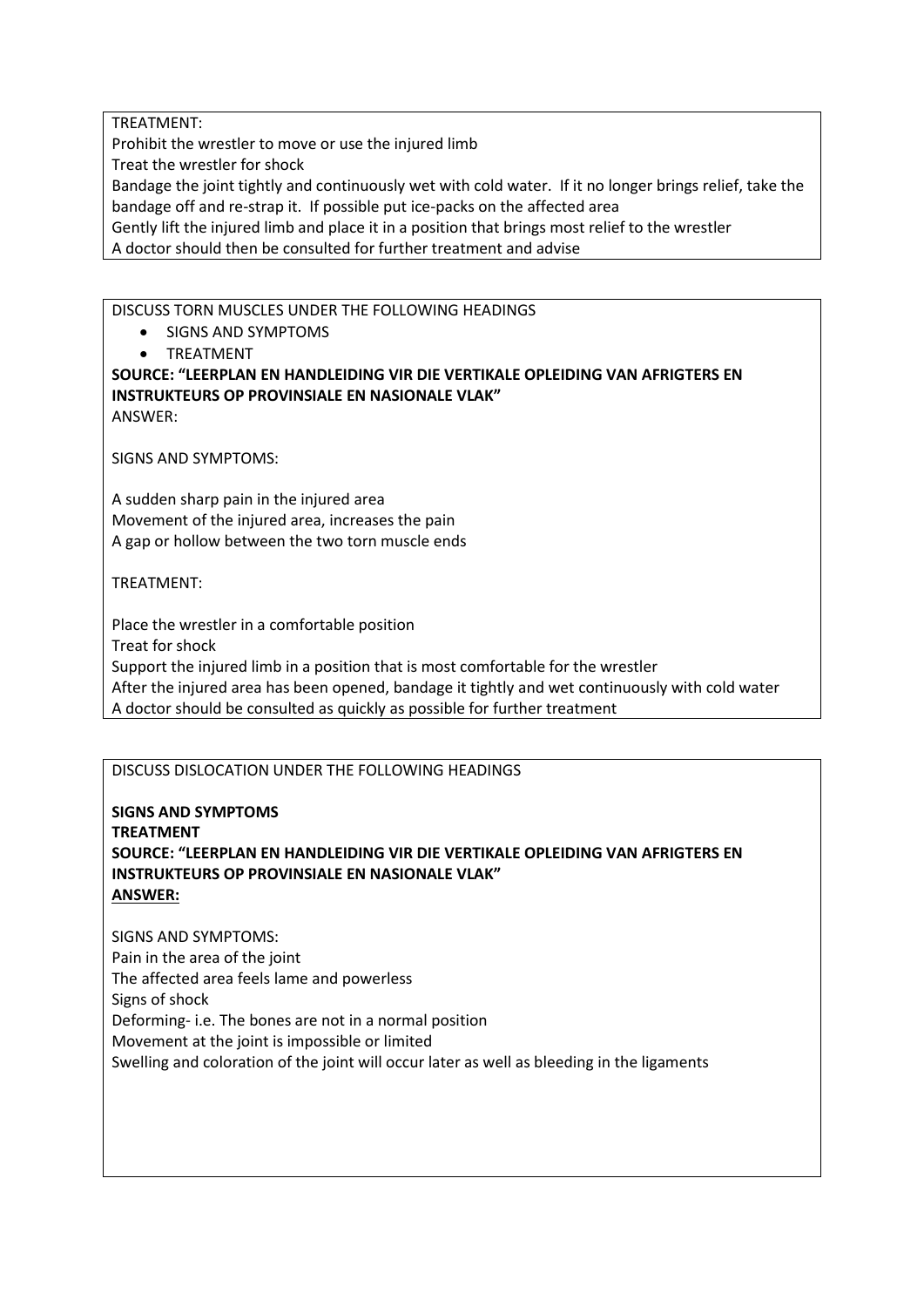## TREATMENT:

Don't try and replace the dislocation as it might be detrimental

Transport the injured party to a doctor or hospital as soon as possible as this injury needs to be rectified as soon as possible

Keep the limb still and support it in a position that is comfortable

Treat for shock

If the wrestler needs to be transported, support the injured area with fillings and bandages without using force, to make the person as comfortable as possible

If there is an open wound with the dislocation, prevent any further damage by trying to wash the wound or using bandages.

DISCUSS CONCUSSION AND HAEMORRHAGING UNDER THE FOLLOWING HEADINGS

- SIGNS AND SYMPTOMS
- **TREATMENT**

**SOURCE: "LEERPLAN EN HANDLEIDING VIR DIE VERTIKALE OPLEIDING VAN AFRIGTERS EN INSTRUKTEURS OP PROVINSIALE EN NASIONALE VLAK"** ANSWER:

SIGNS AND SYMPTOMS OF HAEMORRHAGING

Unconsciousness in a lesser or larger extent may occur The face becomes pale The skin is cold and damp and the temperature is below normal The pulse is fast and weak Breathing is superficial

SIGNS AND SYMPTOMS OF CONCUSSION

Unconsciousness normally occurs slowly and can be light or deep

The face becomes blushing red

The body temperature becomes high

The pulse is slow but strong

Breathing becomes slow, deep or snoring

The pupils become large and fixed and are often unbalanced

Paralysis of one side of the body may occur, depending on the site of the pressure Bleeding from the nose or ears is possible

# TREATMENT FOR HAEMORRHAGING OR CONCUSSION

Head and shoulders must be held high (low for concussion and shock) Apply cold compression of ice on head, but not over the wound, if any Do not try and wake the wrestler under any circumstances Each case must be treated and regarded as dangerous, and all unnecessary movements should be avoided, as bleeding may occur only after a while Take the wrestler to a doctor or hospital as soon as possible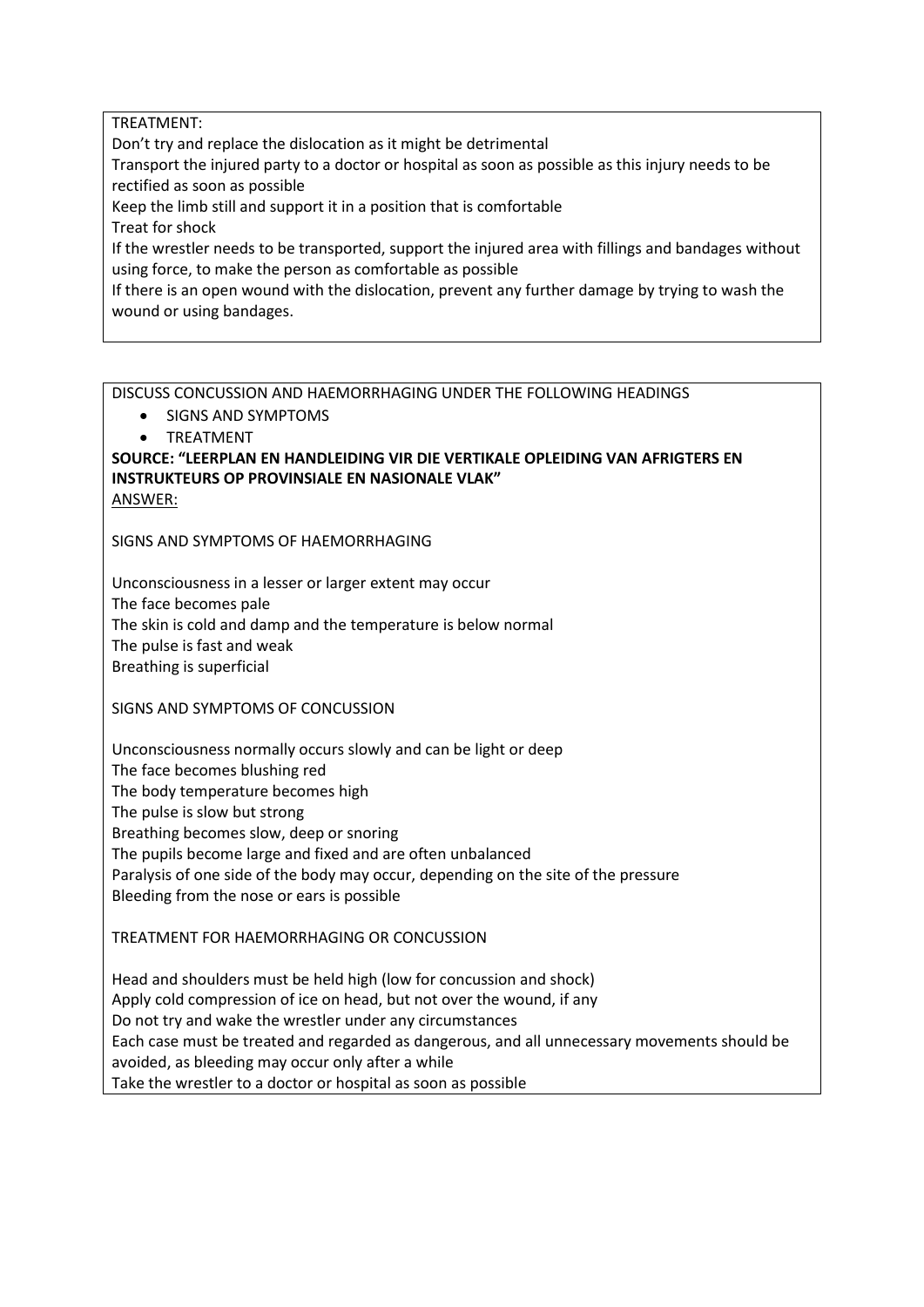# NAME AND DISCUSS THE 5 BASIC COMPONENTS OF FITNESS: SOURCE: DICK AND ARRIE ANSWER:

- 1. Strength according to physics, strength is work whereby a relatively large mass is moved over a small distance with little acceleration. Without the necessary strength, the following components cannot be effectively applied. The development of brute strength is essential in the make-up of a good wrestler
- 2. Speed according to physics, speed is work whereby a relatively small mass is moved over a distance with a lot of acceleration;
- 3. Endurance according to physics, endurance is work whereby a relative mass is moved over a long distance with little acceleration;
- 4. Technique is the learning of specific handling, movements and grips by continuous repetition so that it later becomes automatic;
- 5. Balance a factor that is aimed to take up a position at the application of an activity, so that the action can be performed correctly without the stability and balance being disturbed.

## DISCUSS STRENGTH AS AN IMPORTANT COMPONENT OF THE WRESTLER'S MAKE UP **SOURCE: PHYSICAL QUALIFICATIONS AND STRENGTH REQUIREMENTS** ANSWER:

As we are already aware, the components of fitness are: strength, speed, endurance, technique and balance. The importance of strength in wrestling competitions is often underestimated by wrestlers and coaches. Research shows that without the required strength, components like fitness, speed and endurance cannot be used effectively.

All coaches and wrestling sources as well as world quality wrestlers who write about their careers, are in agreement that a wrestler should have or develop the necessary strength to be successful in his wrestling career.

A group of outstanding wrestling coaches all agree that to achieve success, "total body strength" is the most important factor. It is also said that brute strength is of more value to a wrestler than slow strength, which is developed through exercise with heavy weights with few repetitions. Brute strength is rather measured by the maximum repetitions in a short space of time, e.g. In 30 seconds with light, weights. With the term "total body strength" it is meant that a wrestler should develop all types of strength to offer him a reasonable chance in any situation in which he might find himself during a wrestling match. Experience has shown that the stronger wrestler is usually the better wrestler. With a high level of strength, the wrestler possesses a higher level of endurance, speed, and faster reactions, and will have fewer injuries. Between two wrestlers with equal experience, technique and other factors, the stronger wrestler will win.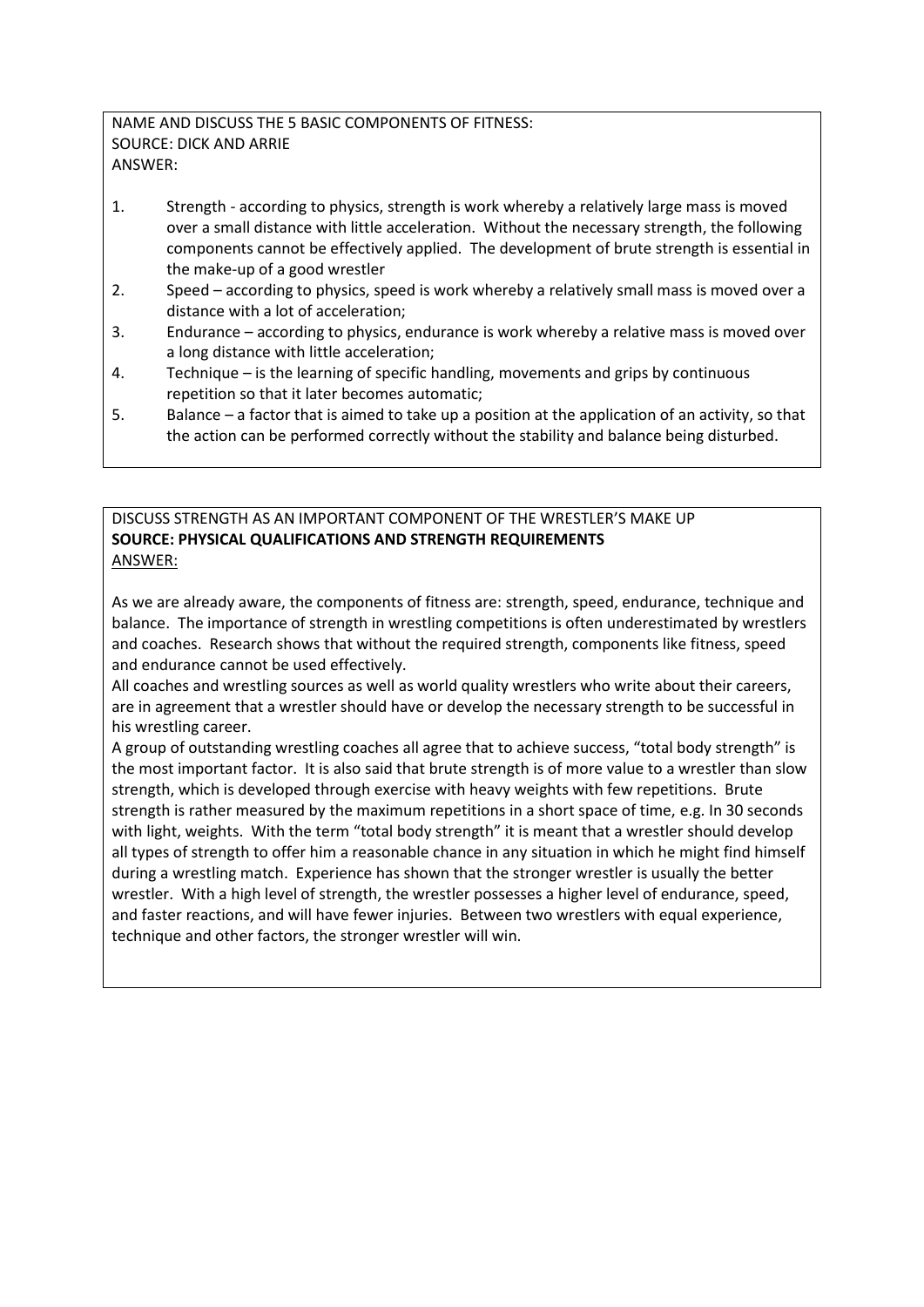NAME THE CATEGORIES WHEREIN THE SKILL TECHNIQUES CAN BE DIVIDED AND ALSO MENTION WHICH SKILL TECHNIQUE CAN BE DIVIDED INTO WHICH CATEGORY:

#### **ANSWER:**

- 1. Stance Skill: Stance
- 2. Movement Skill: movement, level change and penetration
- 3. Lifting Skill: lifting, back step and back arch

#### SHORTLY DESCRIBE THE FOLLOWING IN WRESTLING:

**TOTAL WRESTLING UNIVERSAL WRESTLING RISK WRESTLING**

## **ANSWER:**

Total wrestling – This contains the dynamic aspect of our sport. It is expected of wrestlers to carry out attacks and counter-attacks during the whole match, the match must be action packed. Total wrestling demands well developed endurance, which is a basic element as well as speed and speed endurance. This is a new quality, which is an indispensable requirement for total wrestling. Wrestling is a "sprinter" discipline and not a "marathon" principle.

Total wrestling demands a fast pace of continuous action. Any wrestler, who does not comply with these demands, will be penalized according to the rules.

Universal wrestling – This is a concept of quality that will raise the content of wrestling and which can be developed as a result of shorter time spans of matches. Universal wrestling demands more action and grips and the development of new techniques.

This only applies in standing and mat wrestling. Mat wrestling has been restored in honour and forms an integral part of wrestling. An impressive amount of grips combined with speed endurance, creates the opportunity for wrestlers to use a variety of techniques and variations. The wide variety of possible grips in wrestling is indeed impressive and universal wrestling can only expand on the grounds of a highly developed technique culture.

Risk wrestling – In all forms of sport, attack and counter-attack bears a measure of risk. In no other sport except for wrestling, is the fear and hesitation to take risks so overwhelming. Excuses like "the opponent is too strong" or "the wrestlers know each other" are no longer accepted. No excuse can justify passivity. The ability to take risks is a quality of strength. The coach must insist on this psychological factor. He is responsible for the development of this moral and superficial quality and should encourage and inspire the wrestlers to take risks in the execution of their grips.

DISCUSS THE PHILOSOPHY OF WRESTLING UNDER THE FOLLOWING HEADINGS: **THE PARENT THE OFFICIAL THE COACH THE WRESTLER**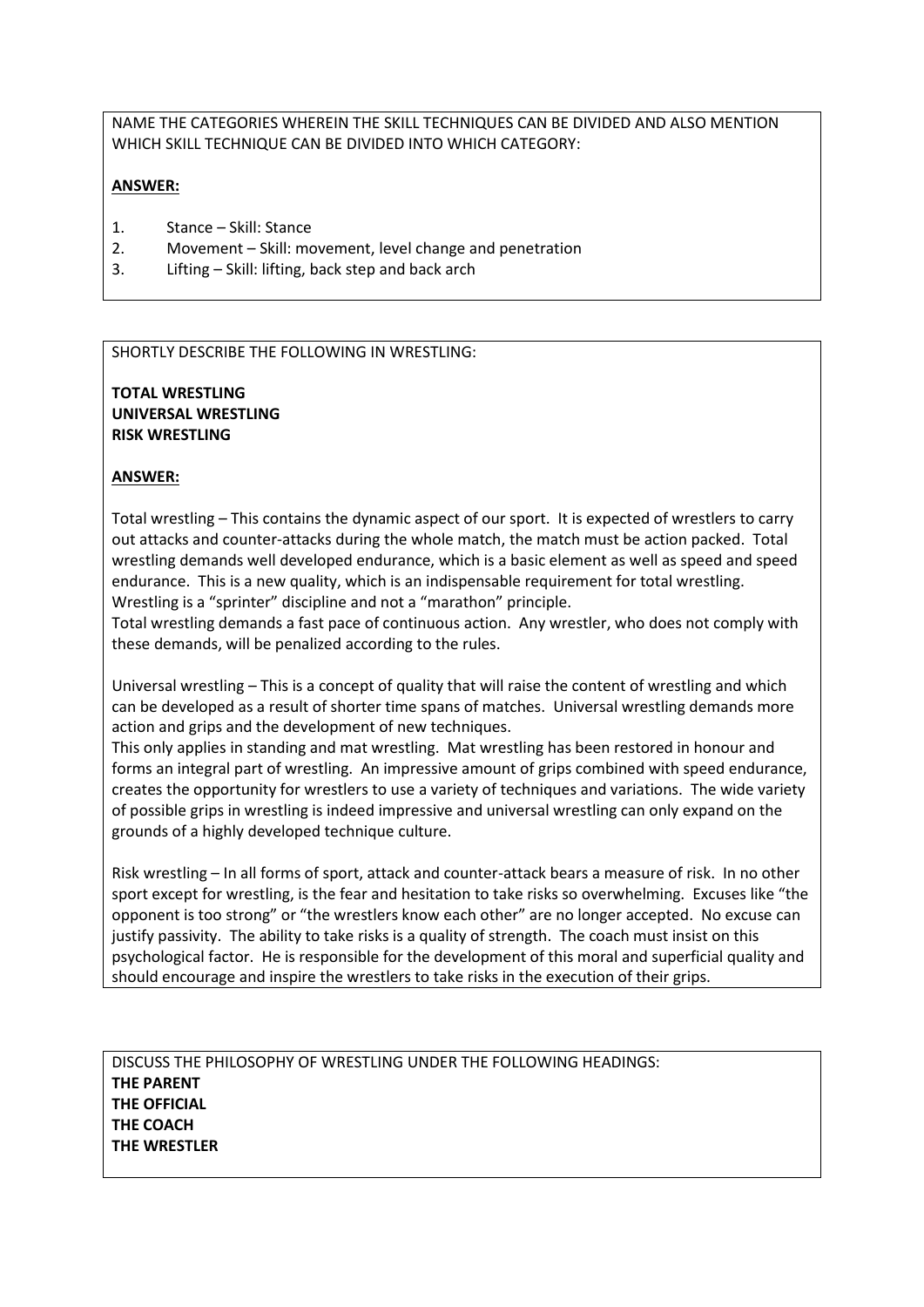## **ANSWER:**

**The Parent** – Before the parent was interested in wrestling, he never experienced the following: Worry over sons weight

Sons diet must be watched

Must attend wrestling practice and competitions

Loud encouragement next to the side of the mat to encourage son, club or province

Must help in kitchen to raise funds for clubs

This has all become important and a new experience. Everything that was of no concern before has now become a way of life.

## **The Official**

You must get a learning plan in order Write exams and encourage yourself to get a higher grading Makes decisions for which he is either praised or condemned Be exposed to certain forms of criticism All this is, in your new position, and experience that you never thought of before

## **The Coach**

You are suddenly looked upon to share you knowledge You are expected to do tasks at certain times for which you will receive no remuneration You must take the lead, be father, mother and advisor to other people's children You must encourage, reprimand and sympathize where necessary You are praised or mocked according to the success or failure of the wrestler You routine changes drastically with an activity that has become part of you daily lifestyle

# **The Wrestler**

Must learn new techniques Must appear before spectators Must watch weight and eating habits Must learn to think from an early age Must compete for a position High expectations from parents, coaches, friends, club, province or country Becomes disciplined to attend practices and competitions at certain times The triumph or tragedy – celebrate a victory or cry over a loss.

BRIEFLY DISCUSS THE INFLUENCE THAT A PARENT-CHILD RELATIONSHIP WILL HAVE ON THE SUCCESS OF A WRESTLER IN HIS CAREER

# **ANSWER:**

It is well known that parents encourage their children to develop their talents and also to compare their children with others their own age on the sports area. It is felt that on the sport fields, children learn to deal with winning and losing and how to react in these situations. The experience of winning and losing are both important for the development of a balances personality. Physical activities especially sport, give the child the perfect opportunity to try and test these aspects.

Should this phenomenon be applied for the promotion and development of the individual, then, no fault can be found. Unfortunately it does not stay there. As soon as some parents realize that their child has a special ability in sport or a certain sport type, great expectations and ideals are put on the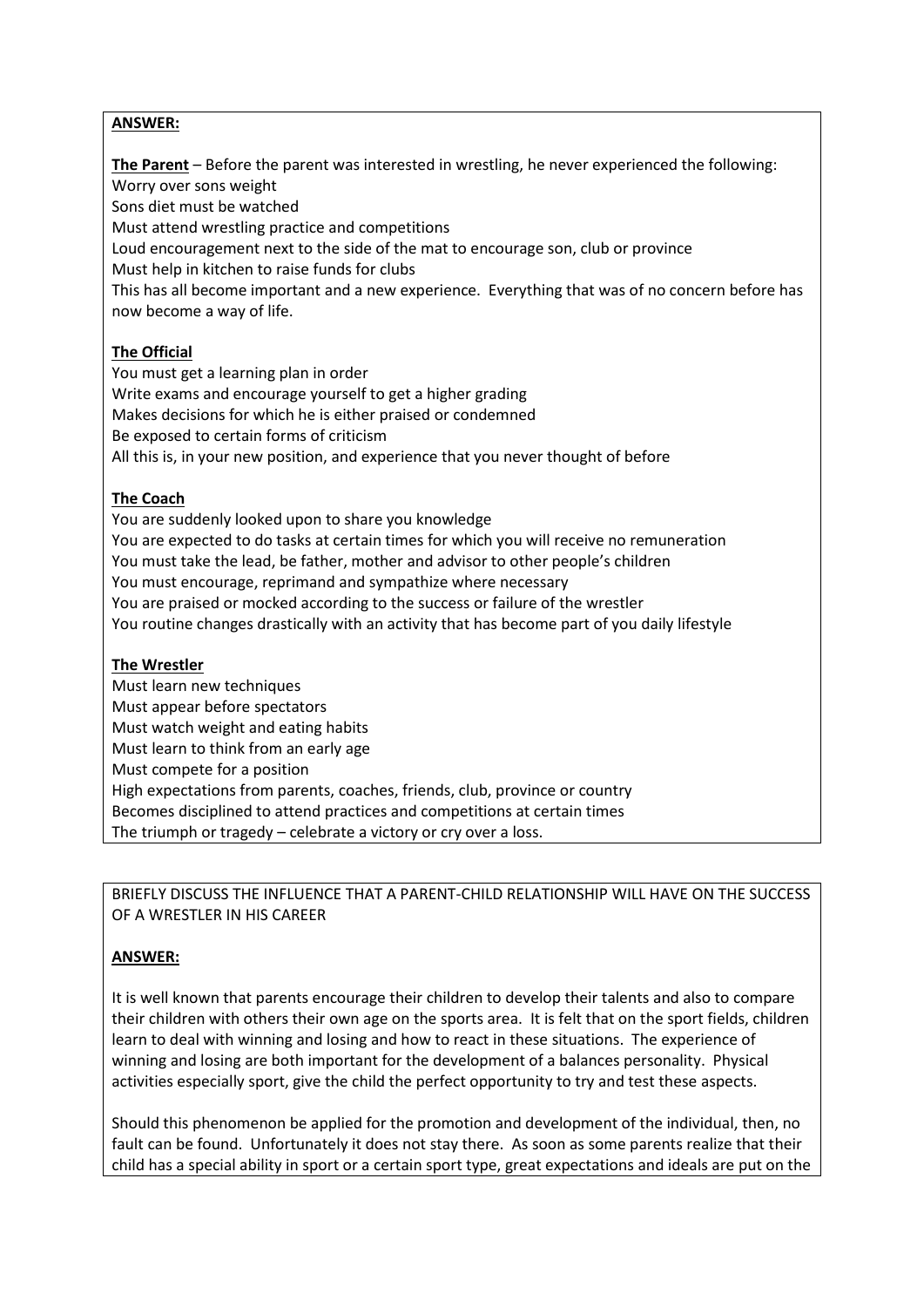child; often ideals that the parent had for himself, but could never carry through. Extreme pressure is then placed on the young child. This kind of pressure from the parent often gives the child a negative feeling. When the winning pressure is over exaggerated by the parent, something usually has to suffer, and it is usually the participant. Stressed children of whom unnatural achievements are expected, normally suffer more harm than the value they can gain of a highly competitive sport. When the pressure on the side of the parent increases, the participant realizes that only a win will satisfy them. He develops a feeling of threat. It now isn't out of free will that the child participates in the sport, what now drives the child is the feeling that it is expected of him to participate and do better and better.

It is performance pressure that the child is placed under. Parents often become so involved with the match decision and unhappy about their child's performance that it often leads to problems between the child and also the coach. The impossible is often expected from coaches with the result that it affects the worthiness of the child and the coach. Only when the parent and coach can create a stress free and spontaneous participation from the child, can a claim be made to a responsible and balanced participation. The answer is thus: a balanced participation by the parent with the highest goal being the participation in the sport; a well-grounded sport education. It is important that a child knows that his parents in interested in what he is doing, this gives security, it is a guarantee that his parents will always be there to offer advise when necessary. In his sporting education, a child needs close observation.

# **HOW DO YOUR BECOME A GOOD SPORTMAN?**

SOURCE: Verbeter jou sportprestasie deur emosionele intelligensie ISBN 0-624-04395-9

- Show respect and be friendly towards team members and opponents.
- Don't braggart just to impress other people.
- Say "good match" after the match irrespective whether your opponent won or lost.
- Give recognition to other wrestlers when they perform well.
- Study and know the rules of the sport.
- Always arrive on time for practice and matches, even if you are the star of the team your team mates and will appreciate the effort.
- Listen to your coach and follow his/her instructions.
- Don't argue with the officials if you don't agree with their decision. If you don't understand ask politely.
- If you can't say positive things about your opponent, rather keep quiet.
- Don't make excuses when you lose.
- Even if you are the best wrestler give everybody an opportunity.
- Sometimes you have to listen. Listen without back chatting.
- Don't cheat in the long run you won't win.
- Enjoy it. Don't forget that is what sport is about.

## THERE ARE THREE KINDS OF FITNESS IN SPORT. NAME AND DISCUSS THESE TYPES **SOURCE: DICK AND ARRIE ANSWER:**

- 1. General fitness It is a condition where the human body is capable, without any side effects, to complete its daily tasks;
- 2. Medical fitness This is where the organs and limbs are free from any defects, which will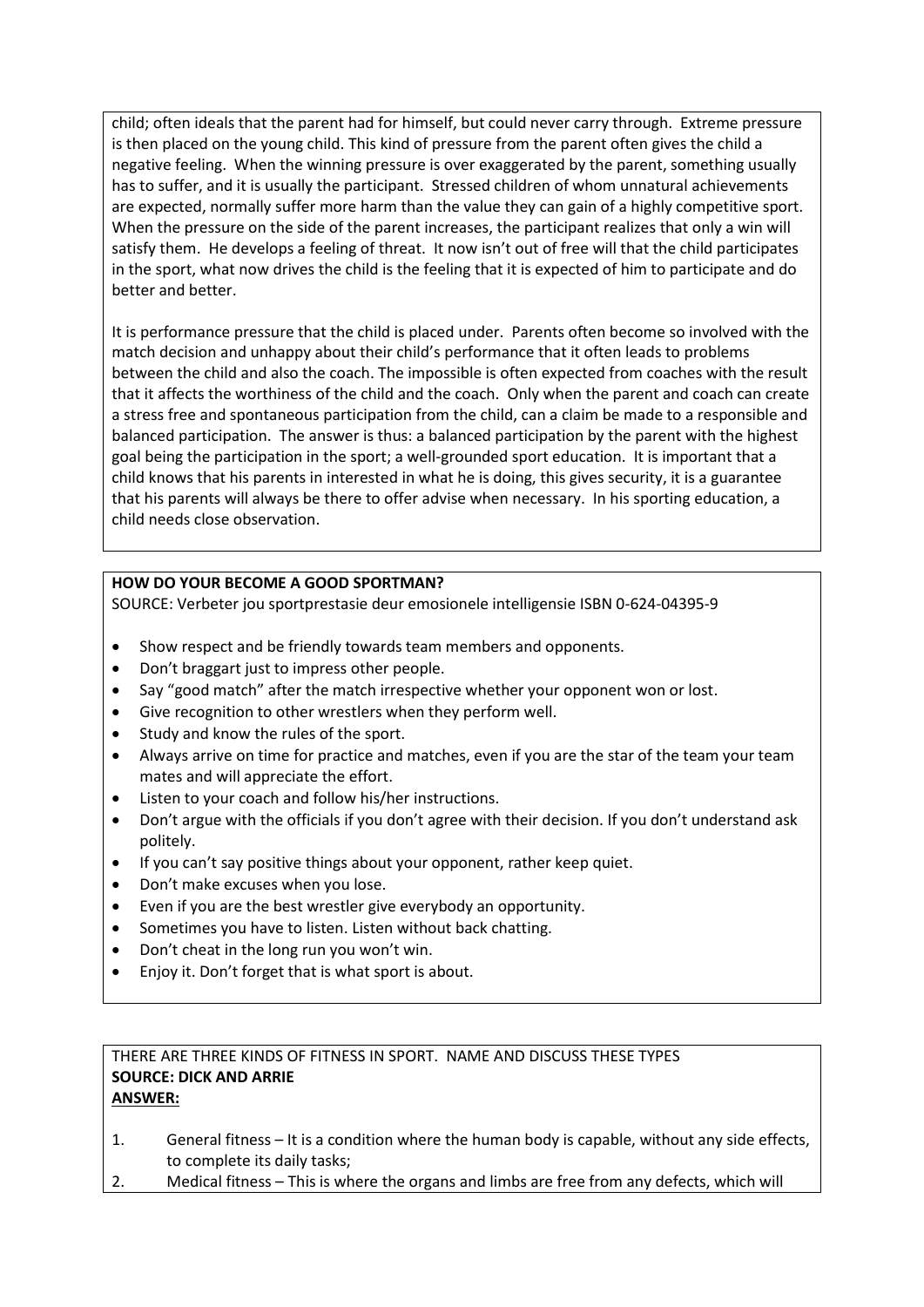negatively, affect the system;

3. Specific fitness – This is when different systems of the human body are specifically prepared to complete a specialized task at a high quality, according to the prescription of a certain activity.

# DISCUSS MOTIVATION UNDER THE FOLLOWING HEADS: **INTRINSIC MOTIVATION EXTRINSIC MOTIVATION SHORT TERM MOTIVATION LONG TERM MOTIVATION SOURCE: "LEERPLAN EN HANDLEIDING VIR DIE VERTIKALE OPLEIDING VAN AFRIGTERS EN INSTRUKTEURS OP PROVINSIALE EN NASIONALE VLAK" ANSWER:**

INTRINSIC MOTIVATION – Here the coach must try and move his wrestlers in such a manner that they deepen themselves in their tasks spontaneously and without strain. The coach is thus the one who must lead with enthusiasm and only then he will achieve enthusiasm and determination in his wrestlers.

EXTRINSIC MOTIVATION – This implies in general; punishment, reward and competition. A combination of punishment and reward must be effected. Competition is a very strong motivation, but must occur on a healthy basis.

SHORT TERM MOTIVATION – This is the motivation of a wrestler from match to match during a championship. Speak to a wrestler about his faults in previous matches and make him believe that he is able to overcome his faults and win. Discuss his next opponents with him and point out his opponent's weaknesses and strong points, in order to prepare him.

LONG TERM MOTIVATION – This is the motivation of a wrestler over a long period of time. The coach must see his exercise program and long-term motivation as an integrated program. As the wrestler prepares for springbok trials, the coach would have started getting his wrestler fit a long time ago. If he wants to be successful, the coach must prepare his wrestler physically and mentally. This is longterm motivation.

**NAME AND DISCUSS SPECIFIC TECHNIQUES TO IMPROVE YOUR PERFORMANCE** SOURCE: Verbeter jou sportprestasie deur emosionele intelligensie ISBN 0-624-04395-9

# **ANSWER:**

#### **Relaxation:**

Training in relaxation teaches you to recognise the early warning sign of tension and how to replace this tension with the sensation of relaxation.

#### **Visualisation:**

Visualisation entails the formation of imaginary pictures of what you want to do and how you want to perform. Visualisation to improve your performance equates to mental preparation for an upcoming competition.

#### **Breathing:**

The way you breathe affects the way you perform. When highly stressed wrestlers tend to stop breathing, hyperventilate or breathe short sharp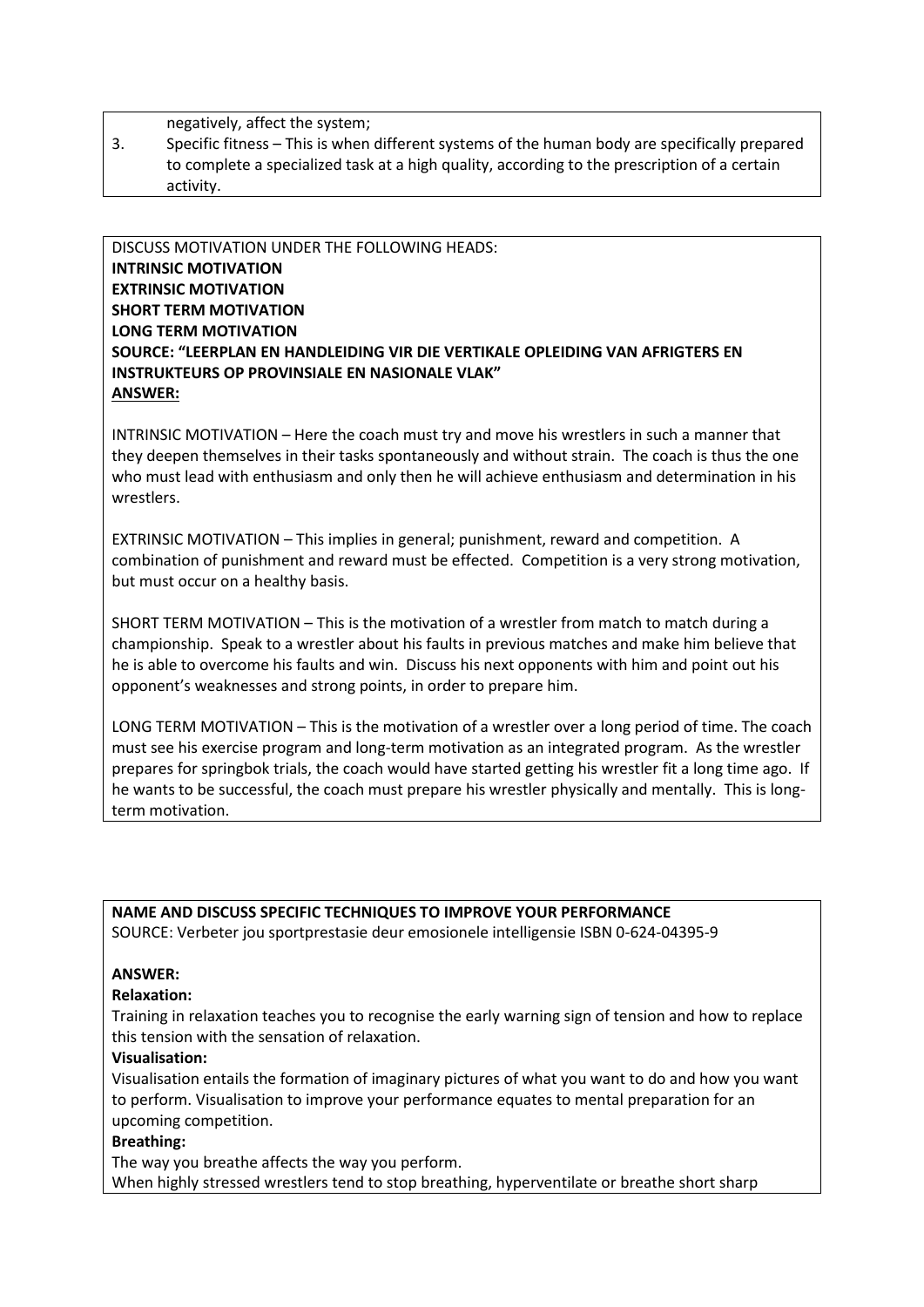breaths, which as a negative influence on your performance.

When tensed, deep breathing will help to bring you body and mind back to the reality and reduce stress.

## **Emotional control and strategies to maintain emotional control:**

Emotional control is one of the most important elements of emotional intelligence.

People that are in control of their feelings can handle any situation that arises with ease.

## **Focus and centralizing:**

In order to maintain good focus you need to stay focused on the task at hand. Sport men and women of often make the mistake of thinking about the outcome of a match while they are still busy with the match. Thoughts like: will I be quick, good or strong enough inhibits concentration. **Self-talk:**

Do you find that you maintain the same pattern of negative thoughts and do you realise that these thoughts and believes impair your performance. What you need are a couple of positive phrases that will help to maintain a positive attitude.

## **Body posture:**

Every emotion you experience has an influence on your posture, breathing, the way you move and you facial expression.

You can experience positive feelings, like being cheerful by changing the way you use your body by acting as if you are already experiencing that specific feeling.

## **Routine before a match:**

Many wrestlers find that they perform poorly during competition, in comparison with training and coaching sessions. This normally relates to the absence of stress during training sessions, while strongly present during competition. Remember positive thoughts can reduce stress.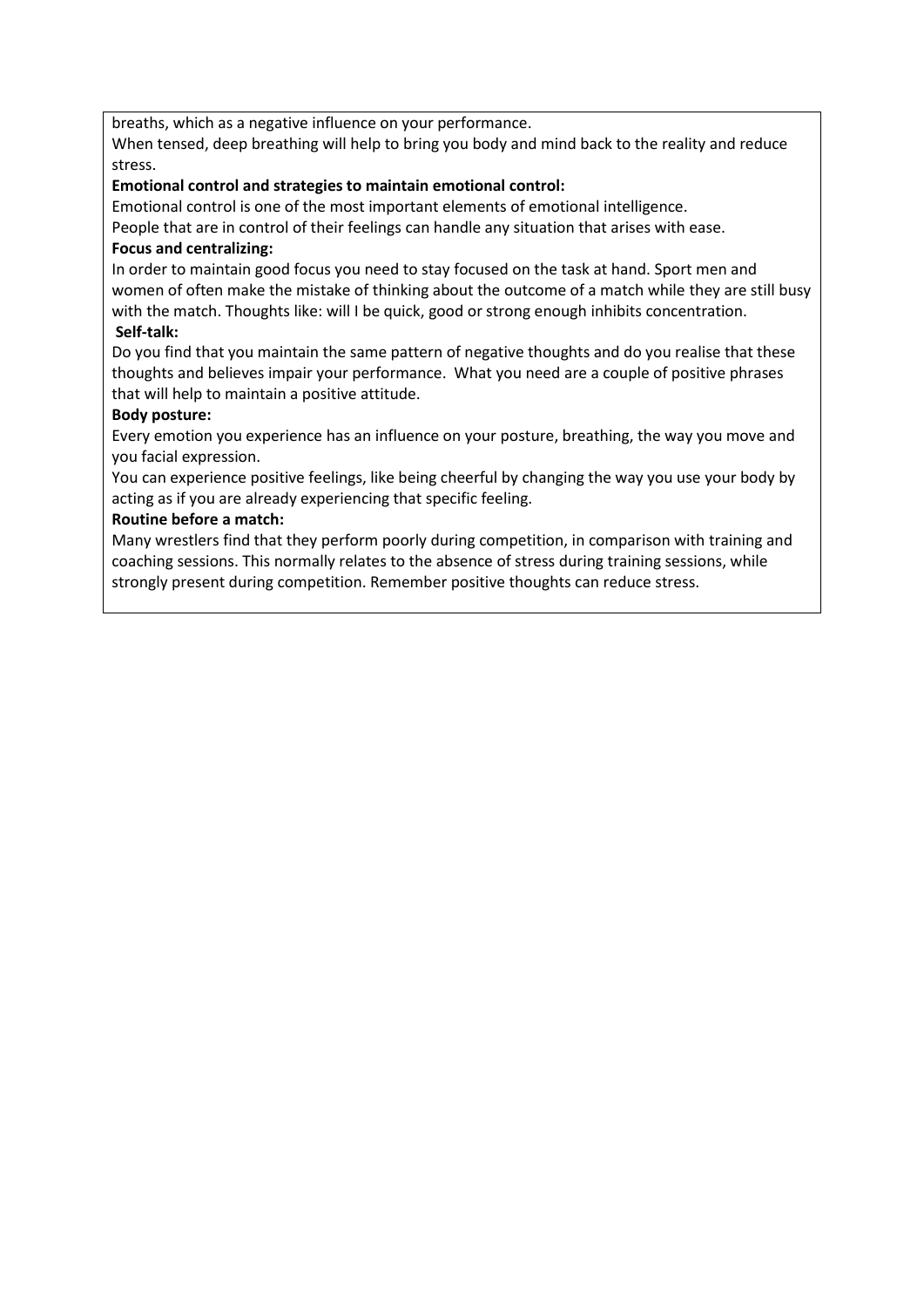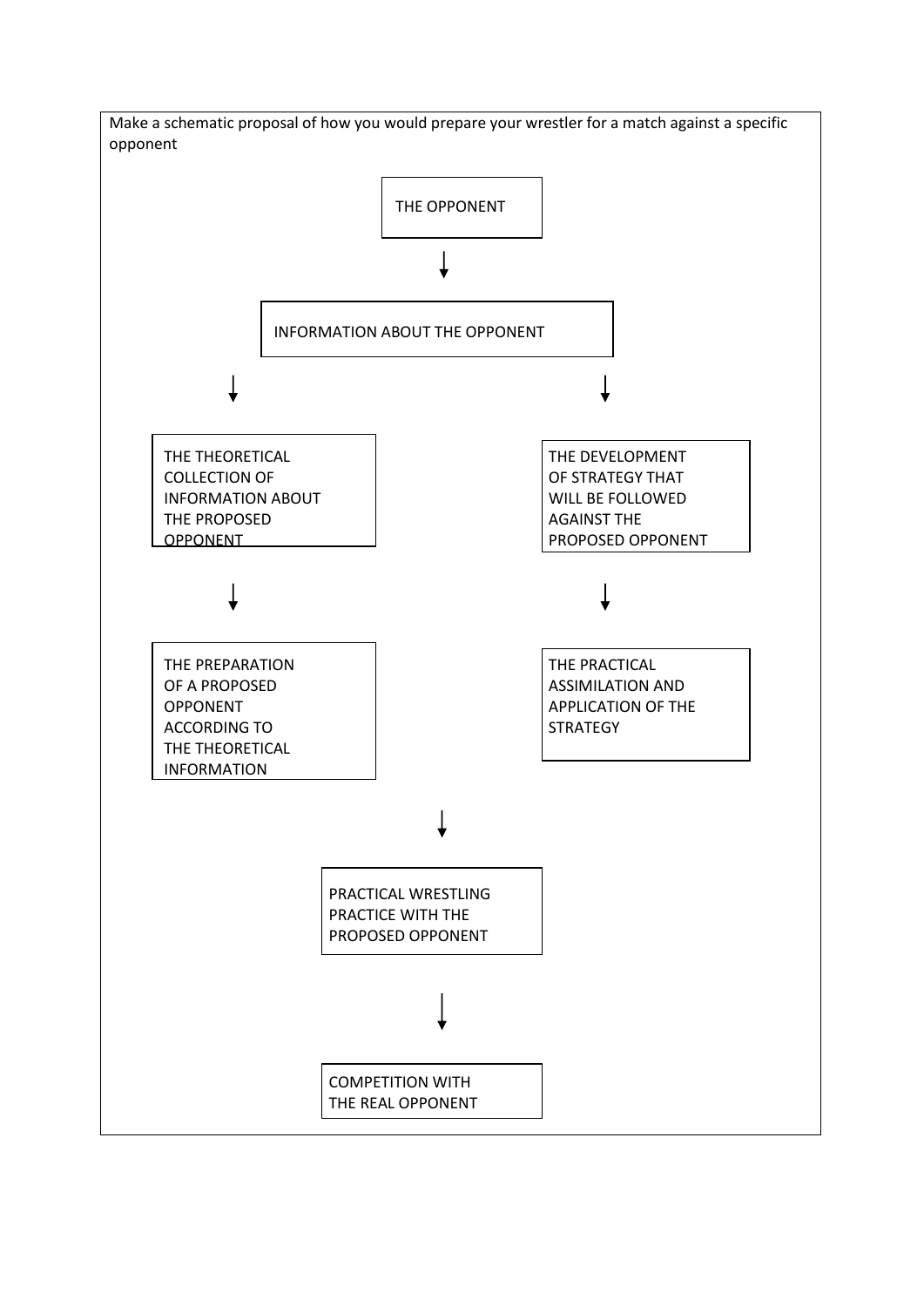# DISCUSS FULLY HOW YOU WOULD GO ABOUT STARTING A NEW WRESTLING CLUB

# **ANSWER:**

- 1. Thorough planning beforehand
	- Is there a need for such a club?
	- Is there a suitable meeting place?
	- Are there suitable people to be on the committee?
	- Is there a source of income?
- 2. Give notice of the first general meeting
	- Organizers must invite all possible interested parties in writing
	- Content of notice:
	- Exact date, time and place
	- Persons who will act as temporary president and secretary will be chosen
	- Purpose of meeting
	- Official launch of the club etc
	- Decide on name for club etc
	- Determine the activities of the club
	- Voting of a temporary committee to draw up the concept constitution etc
- 3. First general meeting
	- President explains purpose of club and opportunity for discussions and proposals
	- Execution of the purpose of the meeting
	- President must be enthusiastic about the task
- 4. Duties of temporary committee Draft an industrious program Draft a concept constitution
	- Circumscribe goals
	- Membership who may join
	- Choosing the committee
	- Working method of club management
	- How often will meetings be held
	- Determine quorum
	- Voting procedures at meetings
	- Recruiting for temporary positions
	- Annual General Meeting
		- When it will be held
		- Notice of the AGM
		- Determining the quorum
	- Matters for the Annual General Meeting
		- Voting of President
		- Financial report
		- **Electing new committee**
		- General
	- **Finances**
- Open a bank account
- Who will sign cheques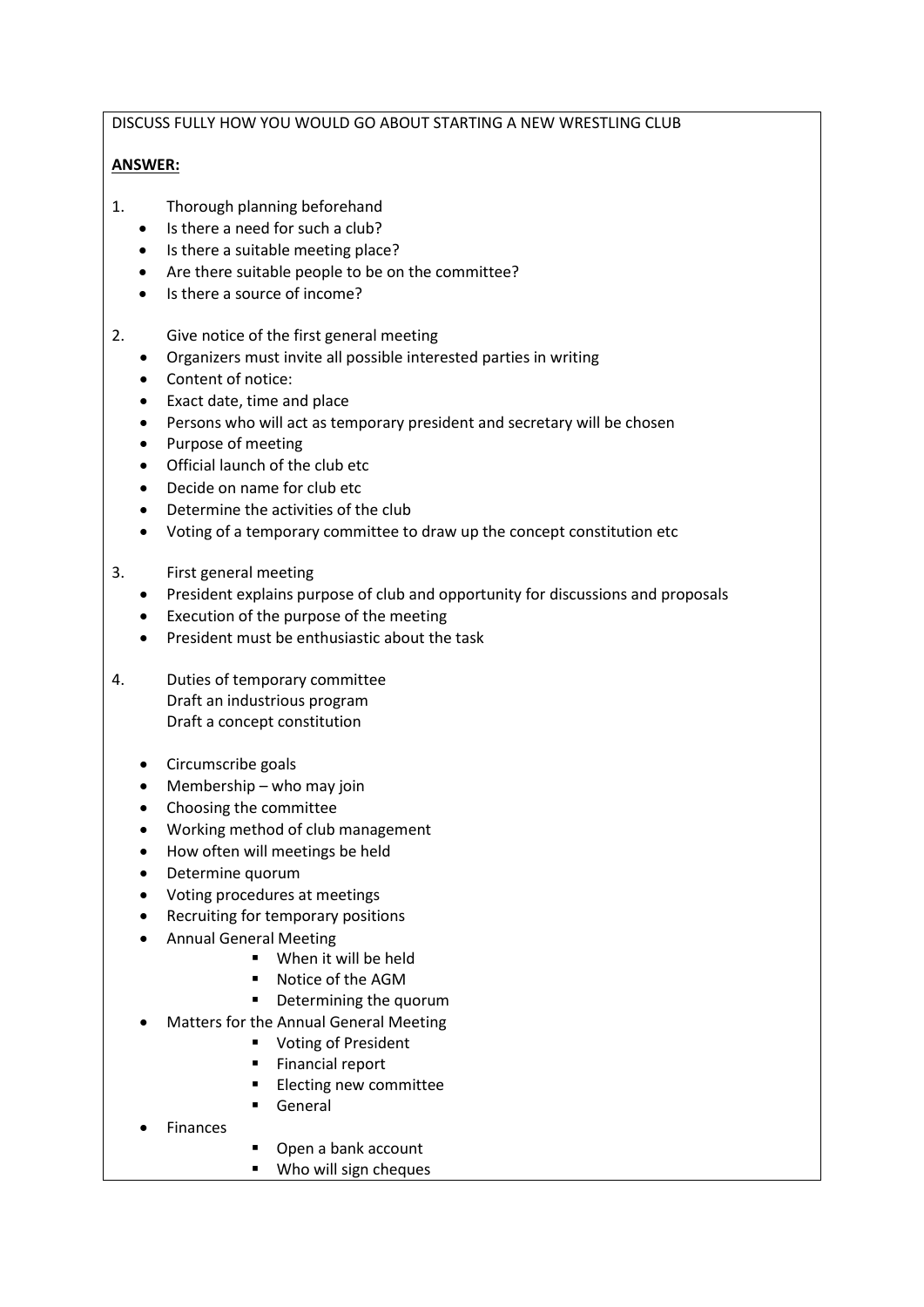## 5. Second general meeting

- Notice to all interested parties and all who attended first meeting
- Purpose of meeting:
	- Handle the concept constitution, amendments if any and acceptance thereof Electing a committee according to the constitution Discussion of any matter, which involves the organization

## **SETTING GOALS IS MOST PROBABLY THE MOST EFFECTIVE WAY TO FOCUS GET FOCUSED AND IMPROVE YOUR SELF CONFIDENCE.**

SOURCE: Verbeter jou sportprestasie deur emosionele intelligensie ISBN 0-624-04395-9

## **ANSWER:**

CHARACTERISTIC OF GOALS **REMEMBER** Goals must be realistic and achievable It must be measurable Firstly formulate long term goals then short term goals that must be achieved at different times in order to achieve long term goals One can reset and change goals depending on the circumstances or needs

# **DEFINE THE TERM "SET-UP"**

SOURCE: SAWCC QUESTIONNARE

# **ANSWER:**

It is a conscious plan or action of a wrestler to lead his opponent in to a ambush by making him believe that he will act in a given way or plan to act in a given way while actually executing his own plan or action.

# **REMEMBER**

Setting-up an opponent is of critical importance in order to put your opponent of balance or to execute your own technique.

**DEFINE AND DESCRIBE THE TERM "OFF SETTING THE BALANCE OF AN OPPONENT"**  SOURCE: SAWCC QUESTIONNARE

#### **ANSWER:**

To disturb or off set the good or balanced position of your opponent in the standing or "parre terre" position by placing him in a poor position where his centre of gravity is outside the imaginary circle of good balance.

Disturbing or off-setting the balance off a wrestler is achieved by forcing your opponent to move by means of physical contact or faking contact with your opponent.